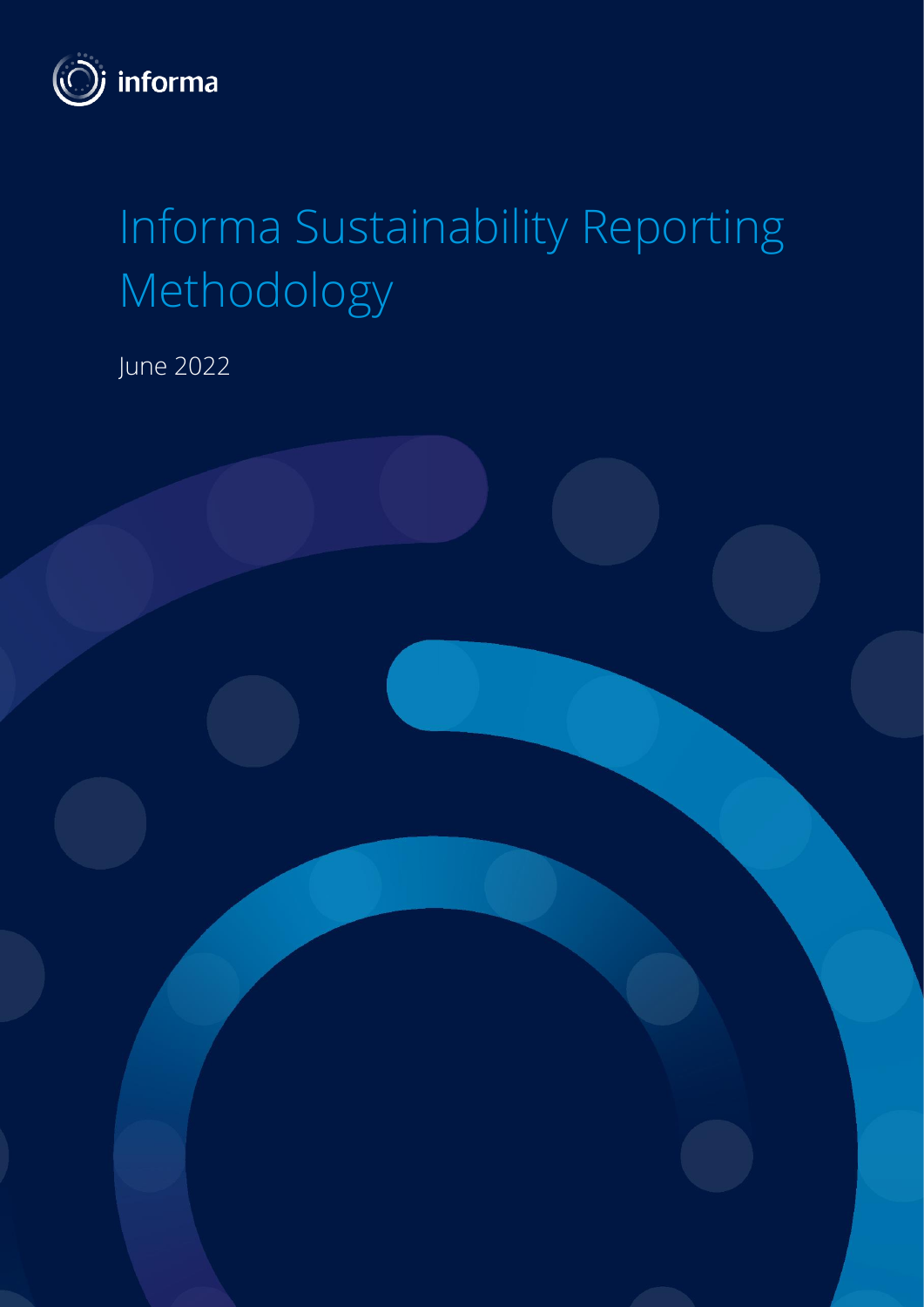

# About this Document

This document records the principles and methodologies that Informa uses when gathering and reporting data used in its sustainability reporting. This includes for our sustainability report, annual report and various indices such as the DJSI, CDP etc.

It applies to the 2021 reporting year.

# Relevant Policies

This document is written in support of Informa's policies which guide our reporting programme. This includes several documents such as:

- Informa's Code of Conduct
- Informa's Sustainability Policy
- Informa's Community Partnerships Policy
- Informa's Paper and Timber Policy
- Informa's Diversity and Inclusion Policy

This list is not exhaustive.

# Underlying Reporting Principles

The following principles underlie our approach to sustainability reporting:

- Our reporting is focused on the issues that we consider to be most material to our stakeholders and our business. We believe the most material issues for us include aspects of: our content, our customers, our communities, our colleagues and the environment.
- Alignment with financial reporting boundaries is preferable except where this would lead to the data being misrepresentative or out of line with stakeholder expectations.
- The reporting period for our sustainability reporting is the same as our financial reporting period, from 1 January to 31 December annually.
- All data and information should be a fair reflection of our performance and aims to provide sufficient transparency for the reader to have confidence in the performance of the business.
- We seek to be clear about the definitions, scope and boundaries of our reporting.
- The data reported is consistent with the definitions, scope and boundaries stated in this Reporting Methodology document.
- Unless otherwise stated, our sustainability data cover all of Informa's operations.
	- o If an incomplete data set can be reasonably completed using extrapolation, a prudent method should be used.
	- o If we have any exclusions in our reporting due to data gaps, then those exclusions should be clearly stated.
	- o Any assumptions that we make should be clearly stated, and the accounting and calculation methods explained.
- Any material changes in data scope or measurement methodologies versus the previous reporting years are clearly disclosed.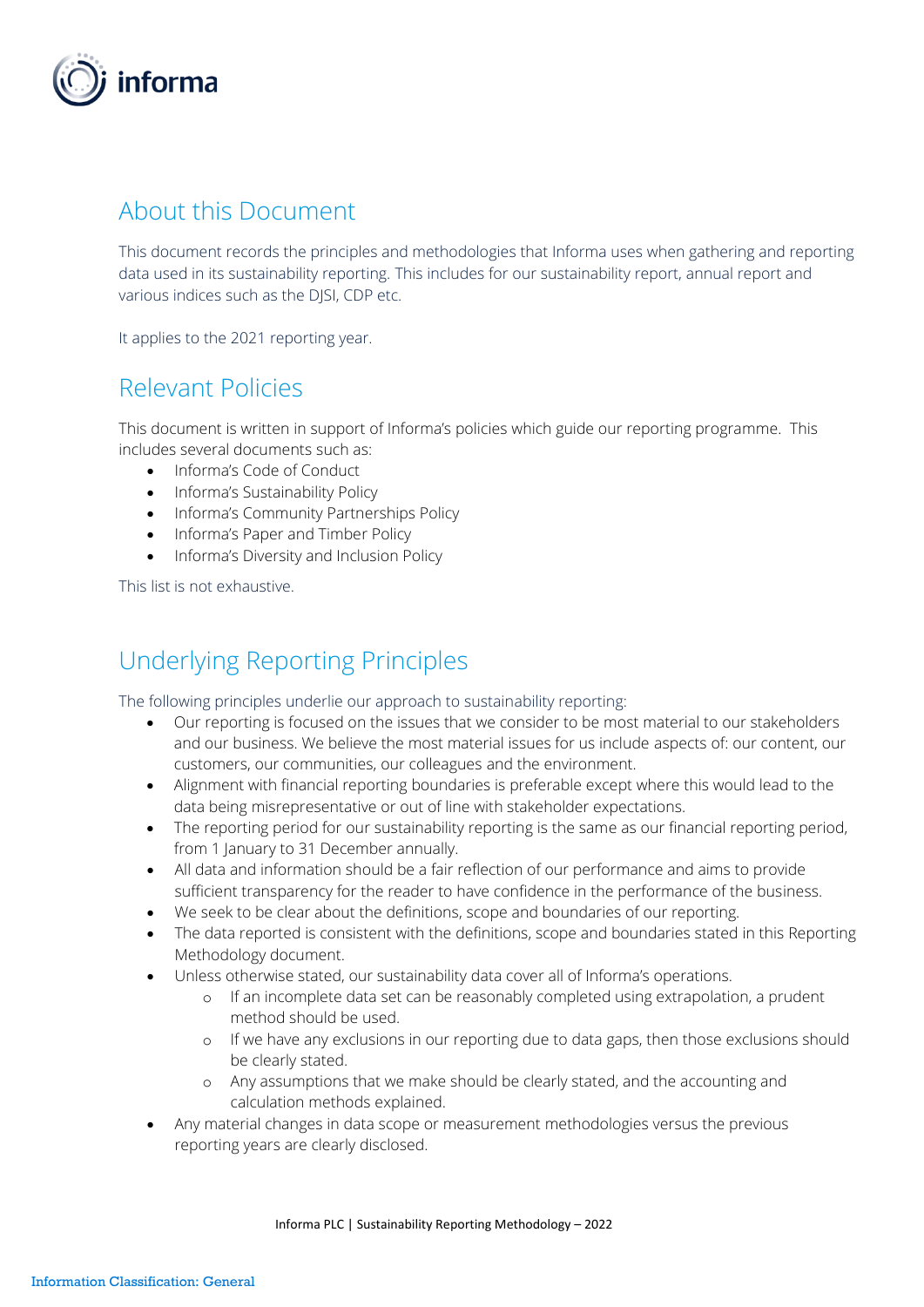

# Reporting boundaries

Our business is structured and reported under six divisions:

- Informa Connect
- Informa Intelligence
- Informa Markets
- Informa Tech
- Taylor & Francis
- Global Support / Group

As per the protocol for financial reporting, we include the data for any business sold up until the date it is sold and begin to include data for any business that is bought from the date the acquisition completes.

Exceptions may be made following any materially significant acquisition or disposal where restating data would allow a more appropriate comparison of performance, but this would be clearly stated.

Additionally, we may make an exception where such reporting may lead to the data being misrepresentative or out of line with stakeholder expectations. Again, this would be clearly stated in this circumstance.

# Use of estimates

In some cases, we need to use estimated rather than actual data to fill data gaps. For example, some of our offices are shared spaces with other companies and we may not have the ability to measure actual energy usage for our allocated space; in such cases we may then take an estimate our usage based on our share of the building's floor space. We have stated in this document where such estimates have been made. We may also choose to use good practice industry benchmarks/levels where no other data is practically available.

# Restatement of reported data

We think it is important for the business and for the readers of our Sustainability reports to be able to see our sustainability performance over time. We therefore want to use consistent methodologies, definitions, and scope from year to year to allow this. Sometimes this means that we may need to restate the data from previous years as the methodologies we use change.

As recommended by the GHG Protocol, we may also recalculate our data for prior years to reflect any significant or structural changes to the Group (e.g., acquisition, divestiture, mergers, insourcing or outsourcing).

The threshold value for a significant change is a change of more than 5% in the value of each KPI (e.g. scope 1 emissions, scope 2 emissions, total waste, etc.).

These recalculations may increase or decrease the carbon emissions and waste data for the baseline year of our FasterForward targets, as well as the carbon emissions data for the baseline year of our Science-Based Targets).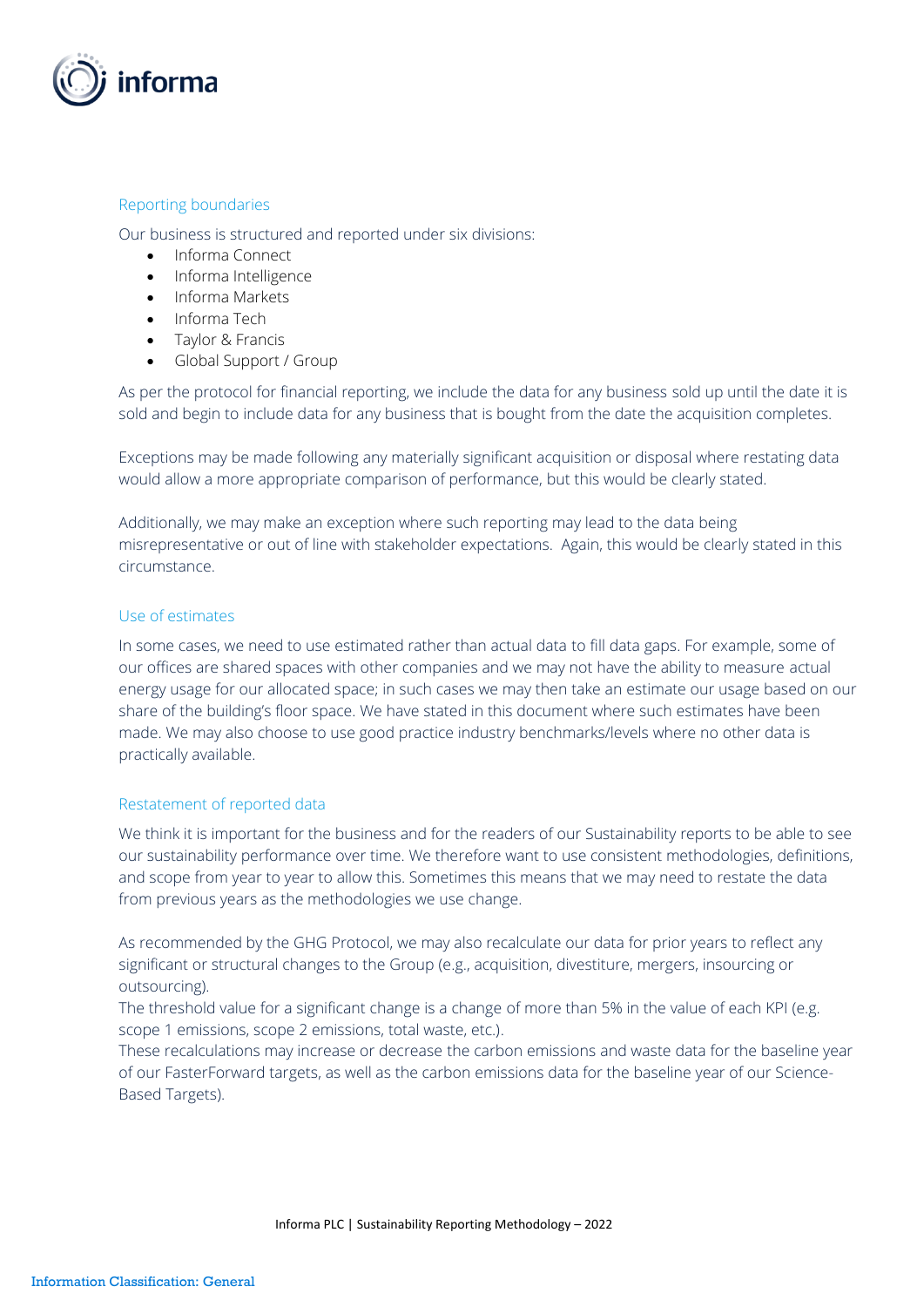

# Data completeness:

To ensure data completeness we obtain a list of Informa offices from the Real Estate team and crossreference it with the headcount information obtained from Human Resources (HR). Any discrepancy is investigated with the Real Estate team or the HR team. The list includes all offices including space rented in coworking facilities (e.g. WeWork). No environmental data is collected for home-based workers, however we have estimated the emissions from working from home.

# Roles, responsibilities and accountabilities

Data is collected from the following sources:

- Group level contacts in departments such as Finance, Compliance, etc
- Divisional level contacts in departments such as HR
- Office level contacts for data such as some local office volunteering or some environmental data

The data is then sense checked by Informa's Sustainability team.

# Transparency, honesty and integrity in sustainability reporting

We seek to present a fair reflection of our work on sustainability. We use the reporting principles from the GRI guidance (GRI 101 – Foundation document) to ensure that our sustainability reporting is accurate and does not make unsubstantiated claims about our environmental or social impacts, avoiding what is sometimes called greenwashing. These principles are: accuracy, balance, clarity, comparability, reliability and timeliness.

To meet these requirements,

- We focus on our [most material issues](https://www.informa.com/globalassets/documents/sustainability/governing-sustainability-at-informa.pdf)
- We are transparent about our reporting methodology
- We report based on accepted sustainability frameworks such as GRI, SASB and TCFD and also seek to present information that is important and material. We do not overemphasise issues that are immaterial to the company or have limited relevance to stakeholders
- We provide at least annual updates on progress against our commitments in our sustainability [reports](https://www.informa.com/sustainability/sustainability-reports/)
- We seek independent verification of our data

#### Data assurance

Each year, Informa's internal audit team reviews a selection of externally reported data from the Sustainability Report.

To further increase our data accuracy and in response to stakeholder requests, we introduced external assurance over a selection of our data in 2019. The data in scope of external assurance for 2021 is indicated with an (A) in the table below.

We engaged Bureau Veritas to undertake a limited assurance engagement using the ISAE 3000 assurance standards. Their conclusion and a summary of the work they performed is included within their assurance statement which is available on our website at: [www.informa.com/sustainability/sustainability-reports.](http://www.informa.com/sustainability/sustainability-reports)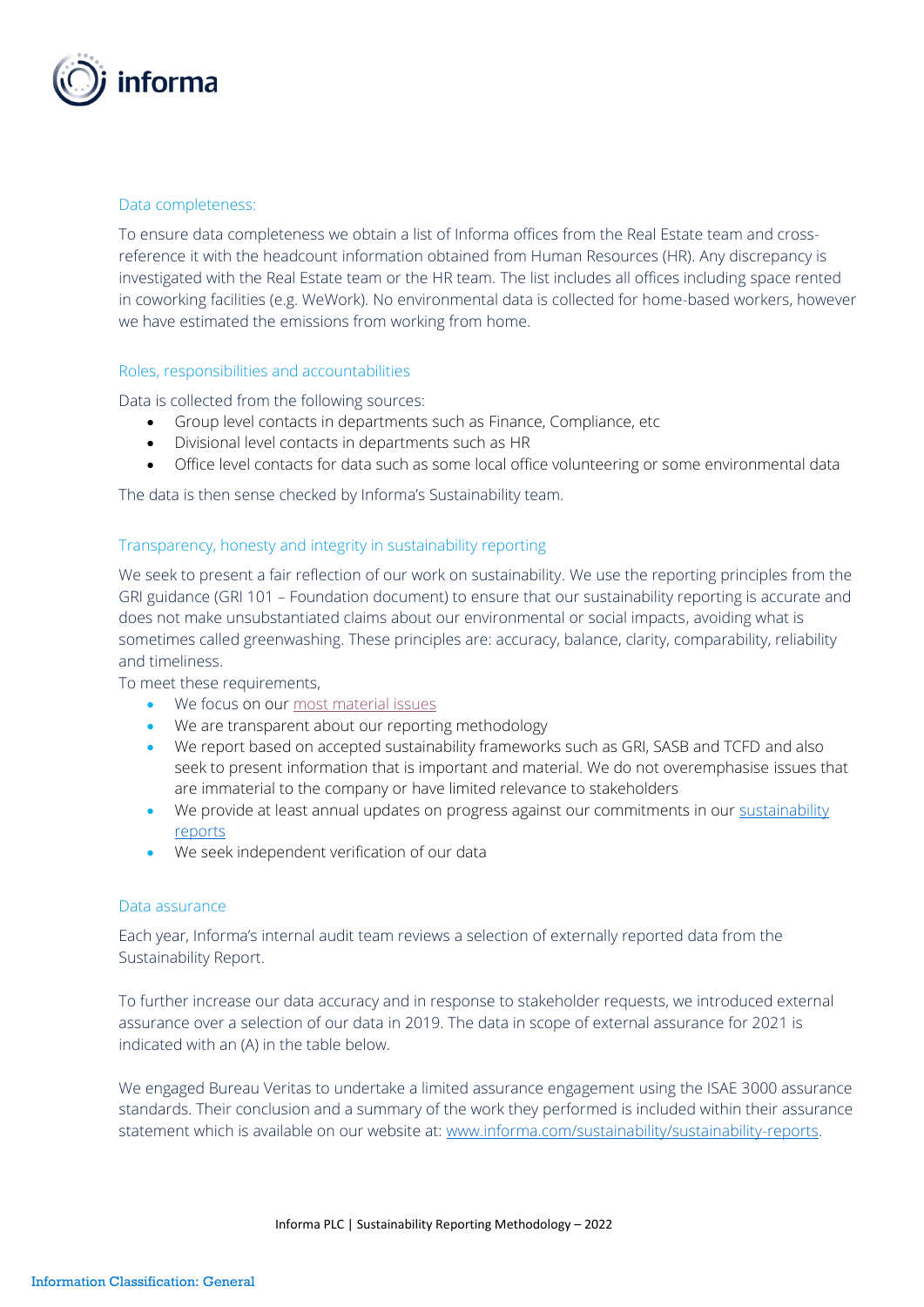

The following section details the definitions and methodologies we use for each of the five pillars that form part if our sustainability programme: content, customers, community, colleagues and environment.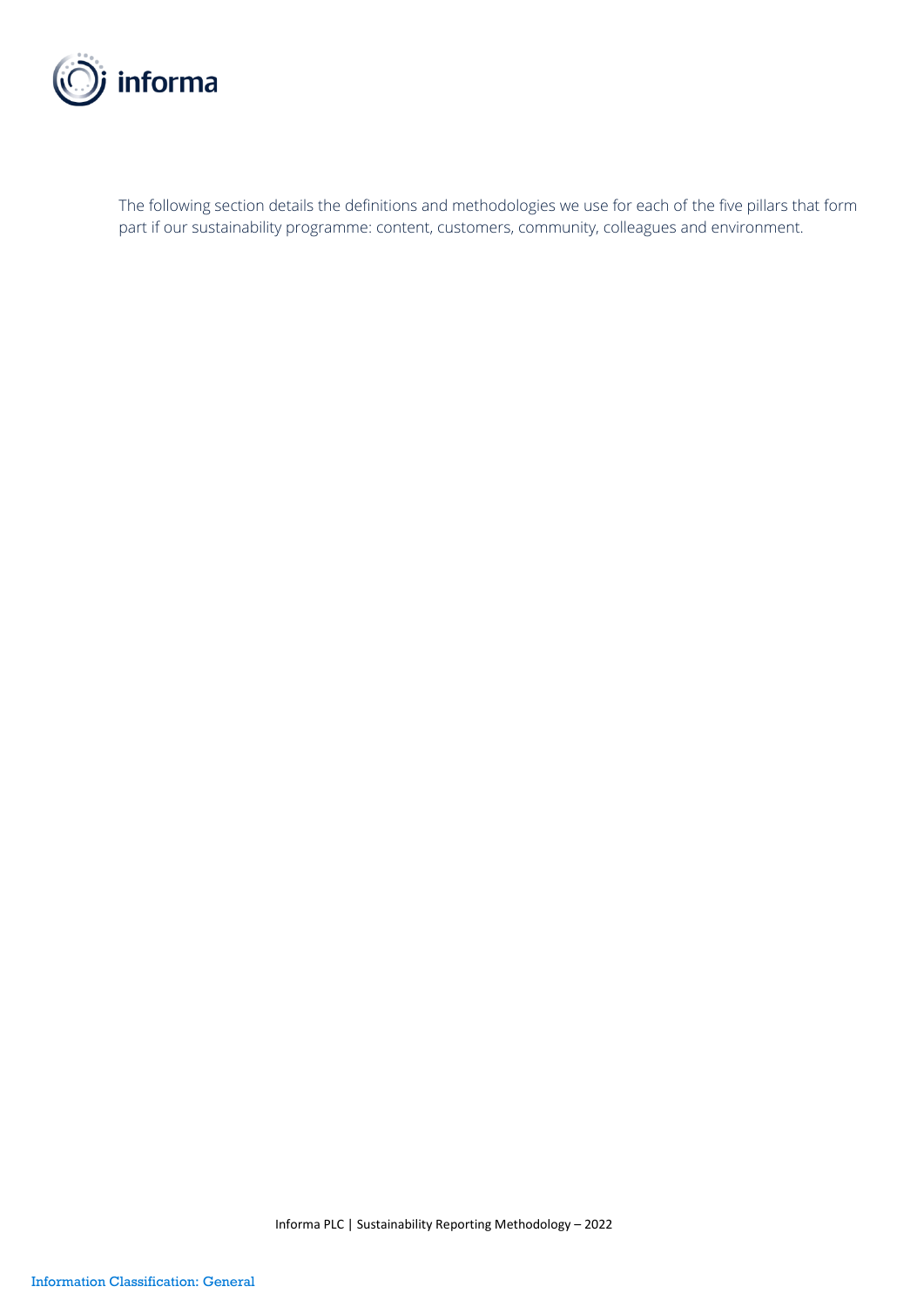

# Content & Customers

# Methodology

# Metric: Number of countries sold into

Definition: The total number of countries that Informa sells books, subscriptions or services, or runs events

Boundaries: All countries where Informa runs events or directly sells books or subscriptions into

Methodology: Group Finance collects the data at year end from the divisions for use in the Annual Report.

# Metric: Number of new books published

Definition: Number of new books published during the reporting period

Boundaries: All new books published by Taylor & Francis within the calendar year

Methodology: Data is obtained from a report run by the Research & Analytics Department.

# Metric: E-books to search and download

Definition: Total number of e-books to search and download

Boundaries: All e-books published by Taylor & Francis

Methodology: Data is obtained from a report run by the Research & Analytics Department.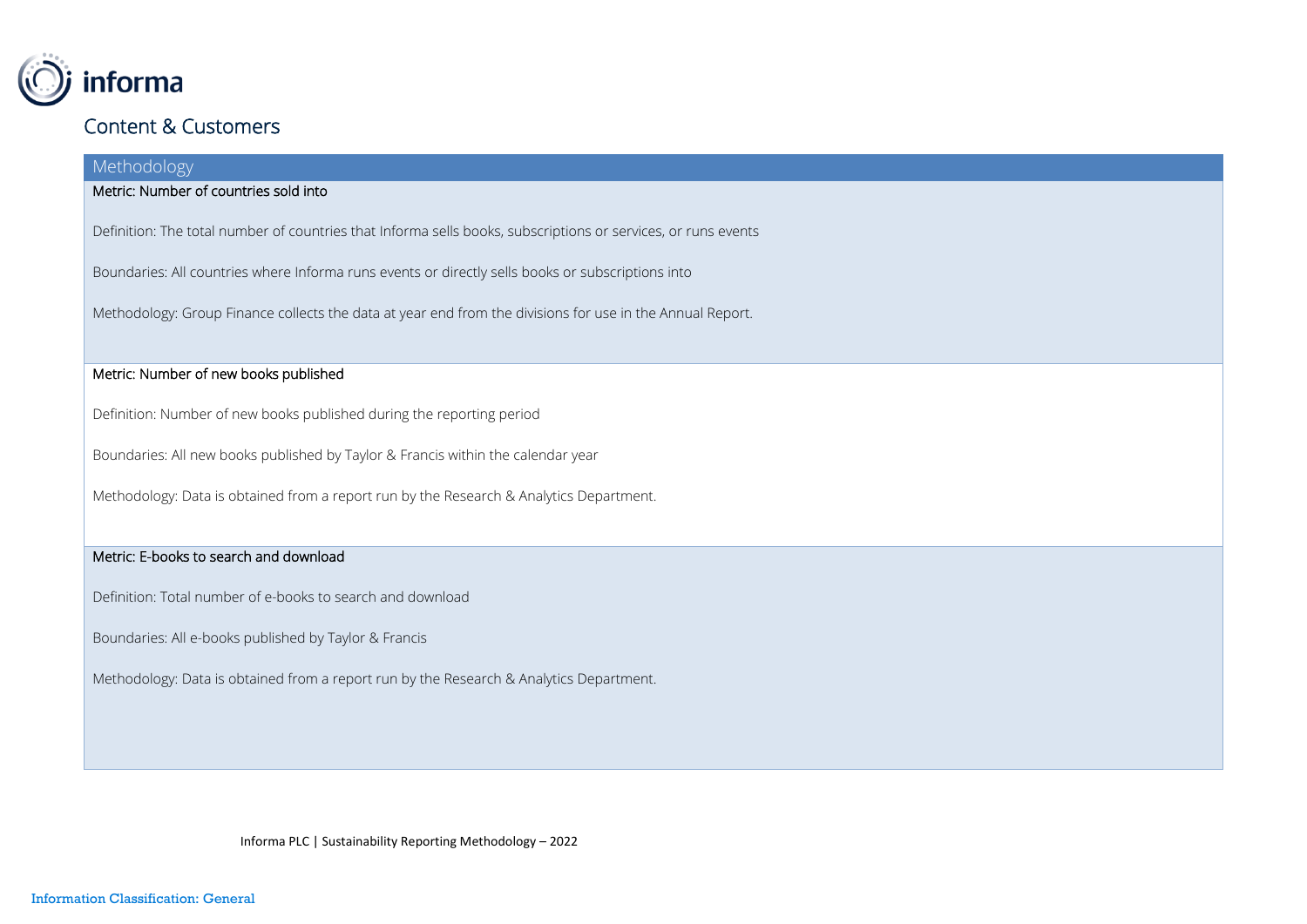

# Metric: Percentage of e-books

Definition: The proportion of all books available in electronic format

Boundaries: All books published by Taylor & Francis

Methodology: Data is obtained from a report run by the Research & Analytics Department.

# Metric: Open access journals

Definition: The number of journals that are wholly open access

Boundaries: All journals published by Taylor & Francis

Methodology: Data is obtained from a report run by the Research & Analytics Department.

# Metric: Open access articles published

Definition: The number of open access articles

Boundaries: All articles published by Taylor & Francis

Methodology: Data is obtained from a report run by the Research & Analytics Department.

# Metric: Number of journals downloaded through INASP

Definition: The count of all FTDs (Full Text Downloads) downloaded through the INASP Platform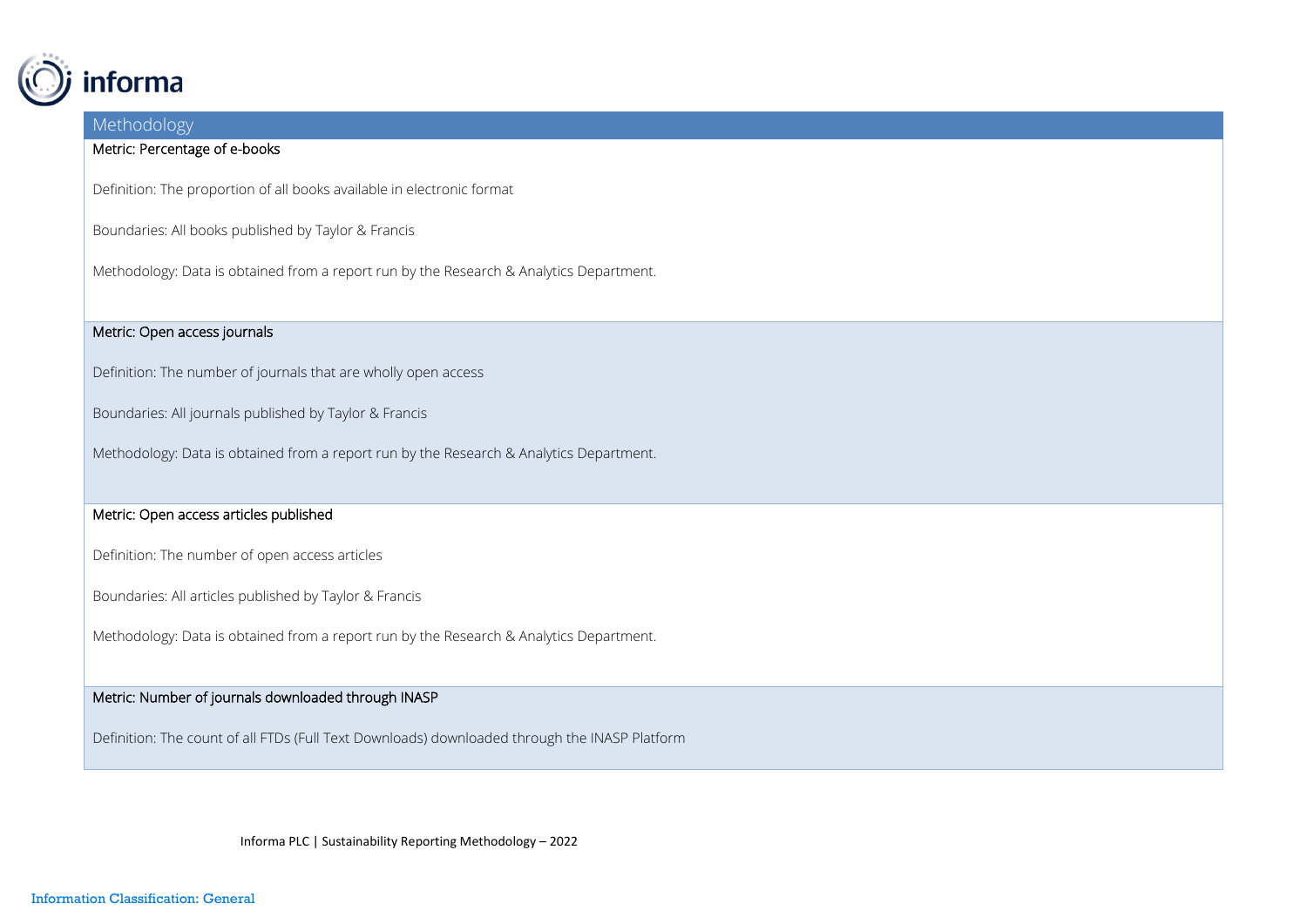

Boundaries: All journals that have been downloaded in the INASP system.

Methodology: Data is obtained from a report run by the Research & Analytics Department.

#### Metric: Journal articles downloaded

Definition: The number of journals that have been downloaded by customers

Boundaries: All journals published by Taylor & Francis

Methodology: Data is obtained from a report run by the Research & Analytics Department.

# Metric: Proportion of accepted academic articles from developing countries

Definition: The proportion of all accepted articles that are from developing countries

Boundaries: All journal articles reviewed by Taylor & Francis

Methodology: Research & Analytics Department provides the raw data of accepted and rejected articles by country. The Sustainability team then categorises the countries into Developed, Developing, Economy in Transition and Major Developed Economy based on the [United Nations definition.](https://www.un.org/development/desa/dpad/wp-content/uploads/sites/45/WESP2019_BOOK-web.pdf) This then allows the developing country articles to be calculated as a percentage of total.

#### Metric: Subscriptions to our intelligence products

Definition: The number of Informa Intelligence subscriptions sold to

Boundaries: Informa Intelligence subscriptions

Methodology: Data is obtained from the Informa Intelligence finance system.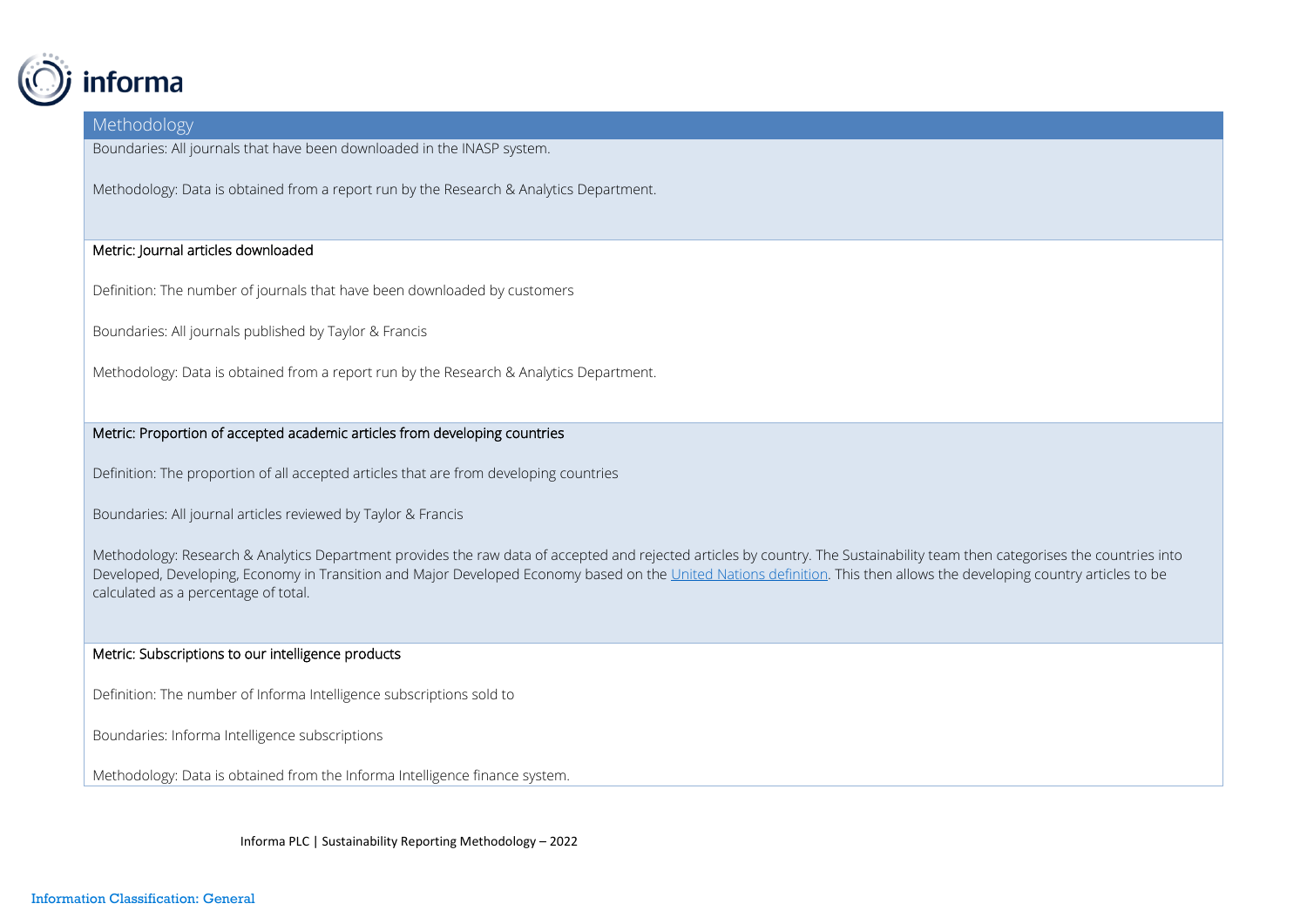

Metric: Content in T&F Sustainable Development Goals (SDGs) Online library

Definition: The number of book chapters and journal articles in the T&F SDGO library

Boundaries: T&F SDG Online library

Methodology: Data is obtained from the T&F SDGO library.

Metric: Events participating in 'The Fundamentals' that support the sustainable development of the industry

Definition: The average score received on the Question1 of the Fundamentals

Boundaries: All Informa events participating in the Fundamentals

Methodology:

We calculate an average of the scores received by all events participating in the Fundamentals.

More information on 'The Fundamentals' is available here: <https://www.informa.com/globalassets/documents/sustainability/informa-2019-sustainability-report.pdf#page=16>

#### Metric: Customers survey about sustainable events

Definition 1: Percentage of customers who said they "strongly agree" or "agree" that the event should be run in a responsible, sustainable way

Definition 2: Percentage of customers who said that it matters to them that running the event responsibly and sustainably is important to them

Boundaries: Events which complete the Explori survey data, primarily in Informa Connect and Informa Tech. In 2021 we will be seeking to add more data in from Informa Markets events.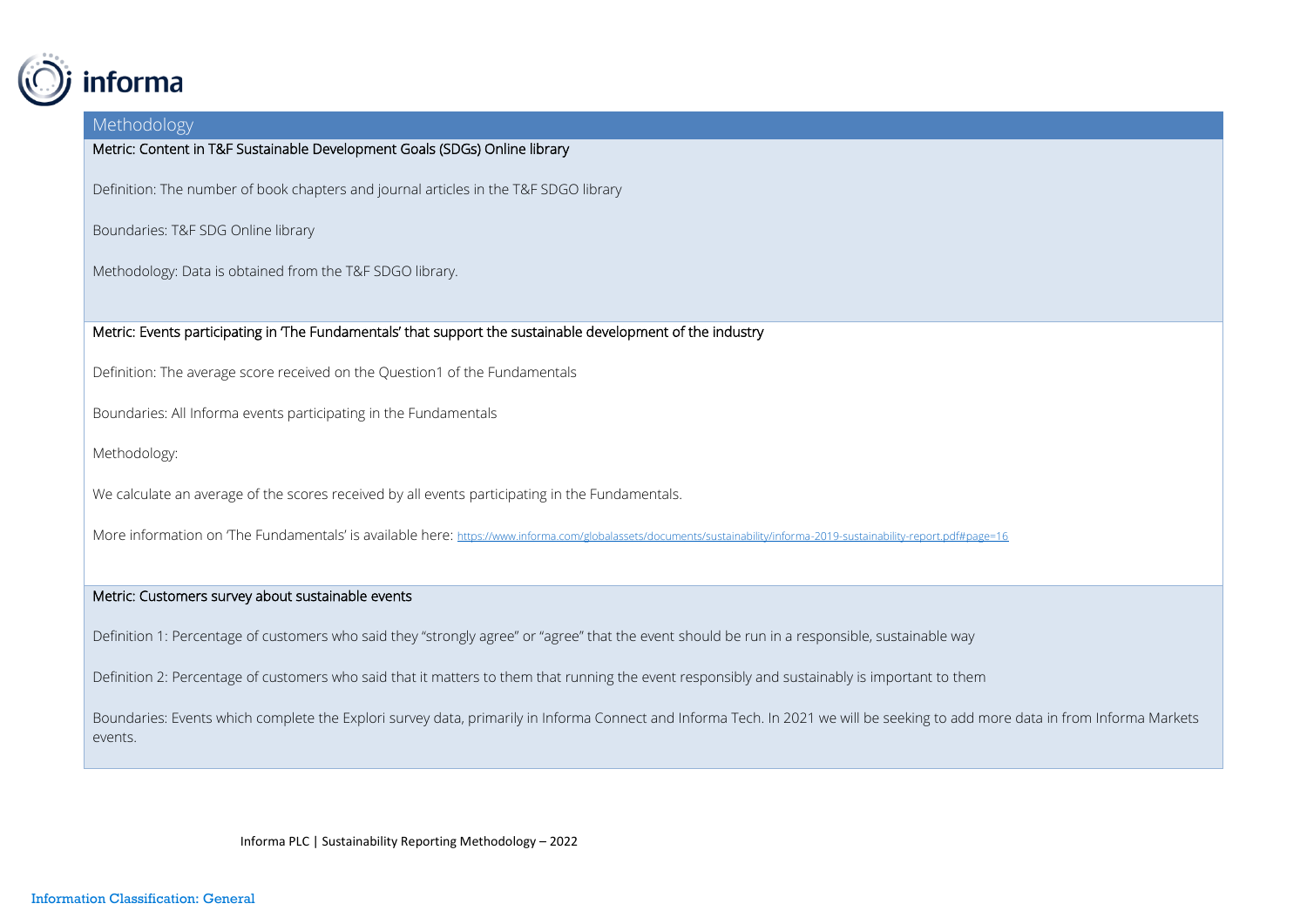

Methodology: An external party, Explori, conducts customers satisfaction surveys on our behalf. These surveys include questions about the sustainability of events. Informa's Research and Insights team run a report from the Explori database. For each question, we use this report to calculate a percentage of customers who said they "strongly agree" or "agree".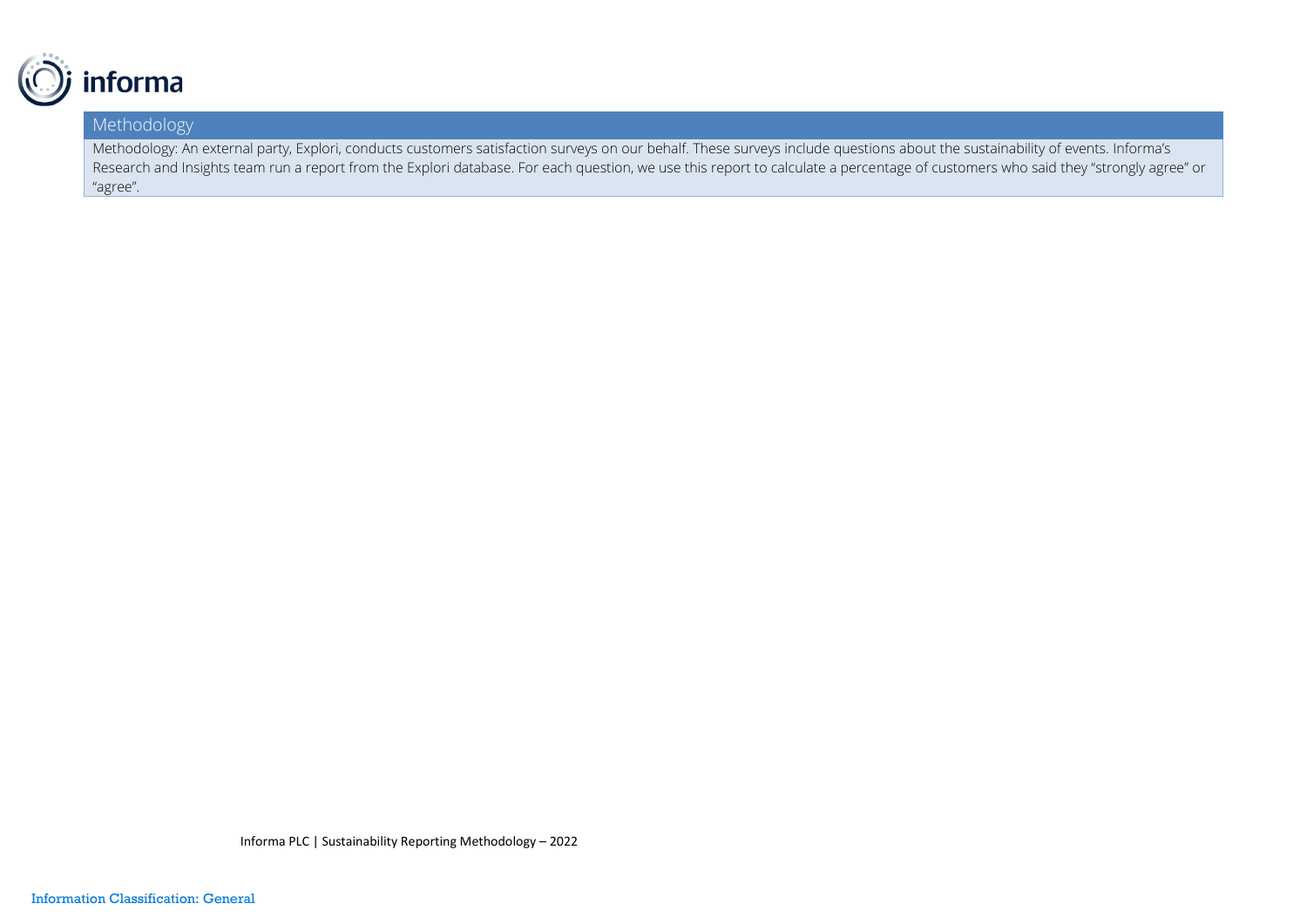

# Communities

# Methodology

# Metric: Number and percentage of colleagues volunteering

Definition: The number and percentage of colleagues taking part in volunteering activities during the reporting period, and the number of hours volunteered, where these activities are organised, supported or encouraged by Informa.

Boundaries: All Informa colleagues including full time and part time but excluding contractors and temporary workers.

Methodology: The number of hours and number of colleagues volunteering is obtained from reports from the Human Resources (HR) systems in which colleagues book volunteering time. We also collect volunteering data from our Benefacto volunteering booking system and from our global network of Sustainability Champions across the business for volunteering activities not captured in our HR systems.

## Metric: Company donations – cash

Definition: The amount of money donated by Informa to charitable organisations

Boundaries: Informa Group

Methodology: This data is obtained from the Group Finance system. We also collect leveraged donations raised by events but not processed through our finance systems.

#### Metric: Company donations – volunteer programme costs

Definition: The value of time and cash donated by Informa to charitable organisations

Boundaries: Informa Group

Methodology: This data is collected in the 'Informa Sustainability Report Master Table' and includes the following volunteer and charity programme organisation costs: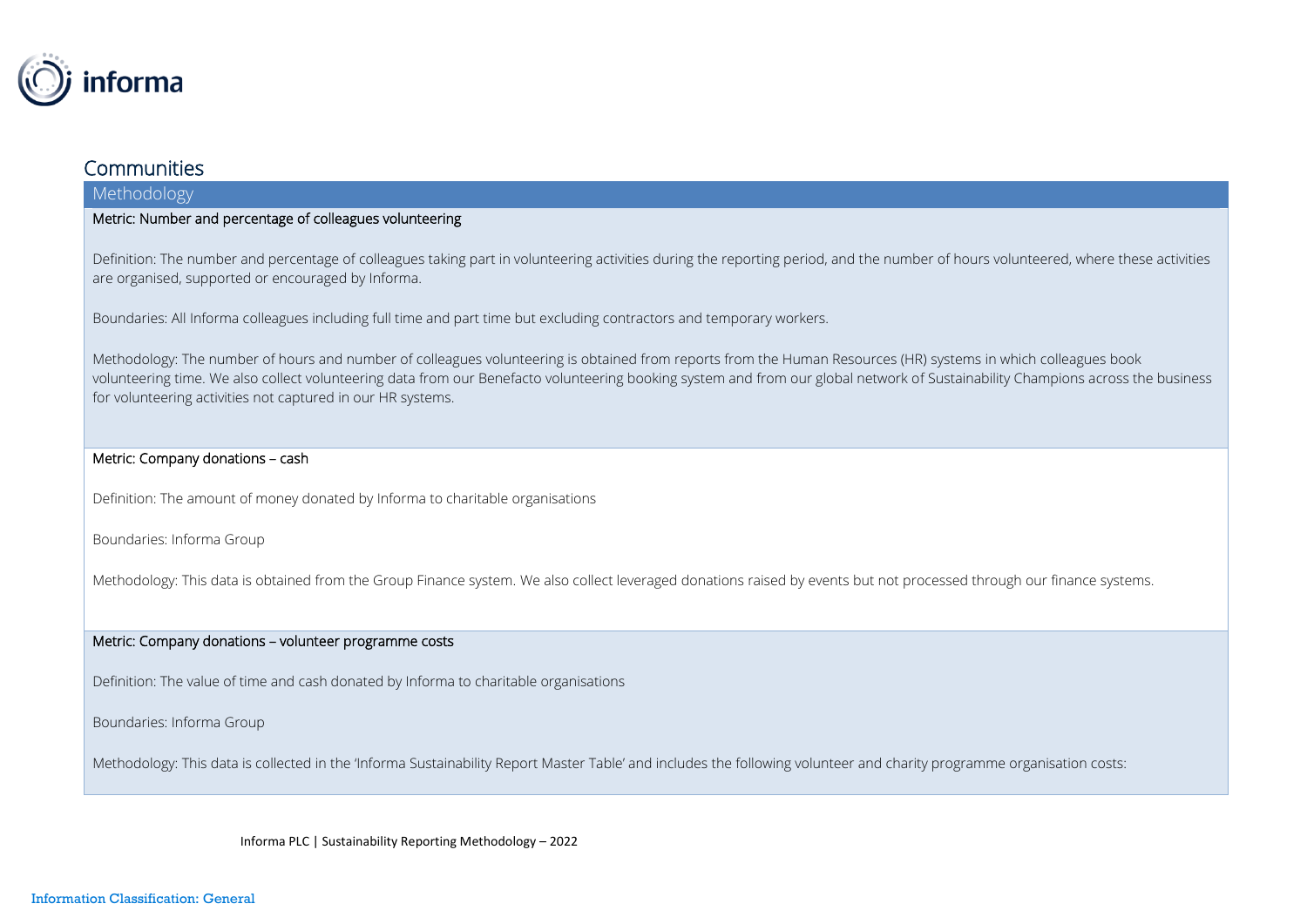

- Cost of organising volunteering activities at the local and Group level. This is calculated by multiplying the average cost per person per day (obtained from Group Finance) by the total number of staff days spent organising volunteering. The time spent organising volunteering is obtained from the Sustainability Champions.
- Cost of employing colleagues during their volunteering activities– calculated by multiplying the average cost per person per day by the number of days volunteered.
- Cost of the Benefacto volunteering booking system.

The number of days volunteered is calculated by adding the data from our HR systems, our Benefacto volunteering booking system, and any additional volunteering time obtained from the Sustainability champions.

#### Metric: Donations in kind

Definition: The value of products and services donated by Informa to charitable organisations

Boundaries: Informa Group

Methodology: This data is obtained from our Sustainability Champions and SurveyMonkey surveys. For events, we collect donations data through our Informa Sustainable Event Management System reporting process.

#### Metric: Colleagues fundraising

Definition: Private monies raised by Informa colleagues at work or through encouragement or incentivisation they have received at work

#### Boundaries: Informa Group

Methodology: This data is obtained from our Sustainability Champions and includes donations as part of long-term charity partnership, one off donations and amounts raised by colleagues such as team runs, bake sales, food drives, etc.

We also include all monies raised by colleagues during our annual global Walk The World programme (see indicators below for more information).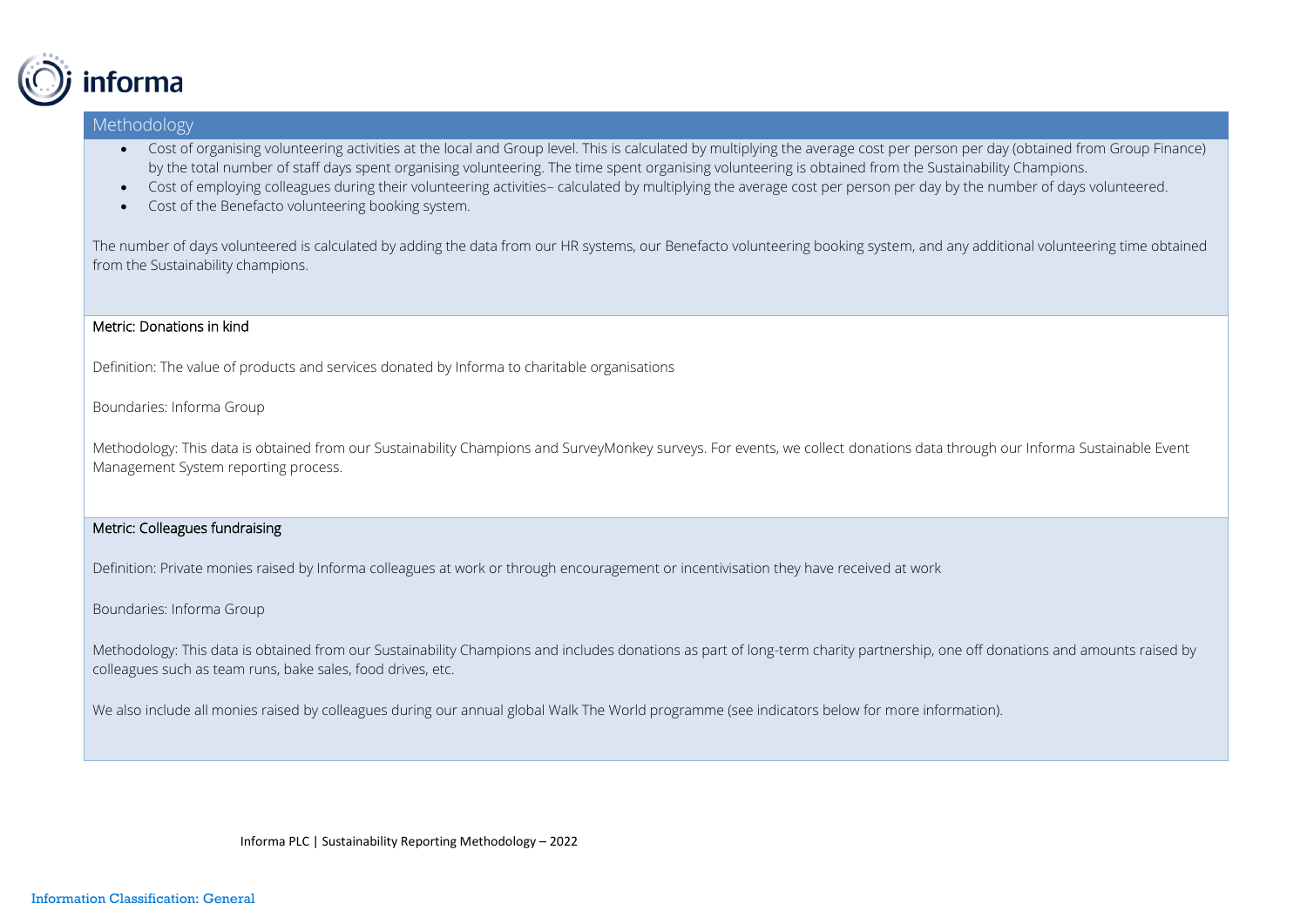

# Methodology Metric: Tax paid Definition: The Group's total tax contribution Boundaries: Informa Group Methodology: Total tax contribution is made up of the taxes borne by the Group plus other taxes generated as a result of our business operations, where we collect tax on behalf of others and provide it to the relevant government tax authorities. The most significant taxes borne by the Group are corporation tax and equivalent taxes outside of the UK, and employer social security contributions. The taxes we collect for others include net payments of VAT and similar taxes outside of the UK, employee income tax deducted at source and employee social security contributions deducted from pay. More details can be found at:<https://informa.com/investors/tax/> Metric: Statutory effective tax rate Definition: average rate at which Informa's pre-tax profits are taxed

Boundaries: Informa Group

Methodology: The Statutory effective tax rate is Informa's statutory tax charge divided by the statutory profit before tax.

# Metric: Number of events to support authors

Definition: number of events held by Informa to support authors.

Boundaries: Taylor & Francis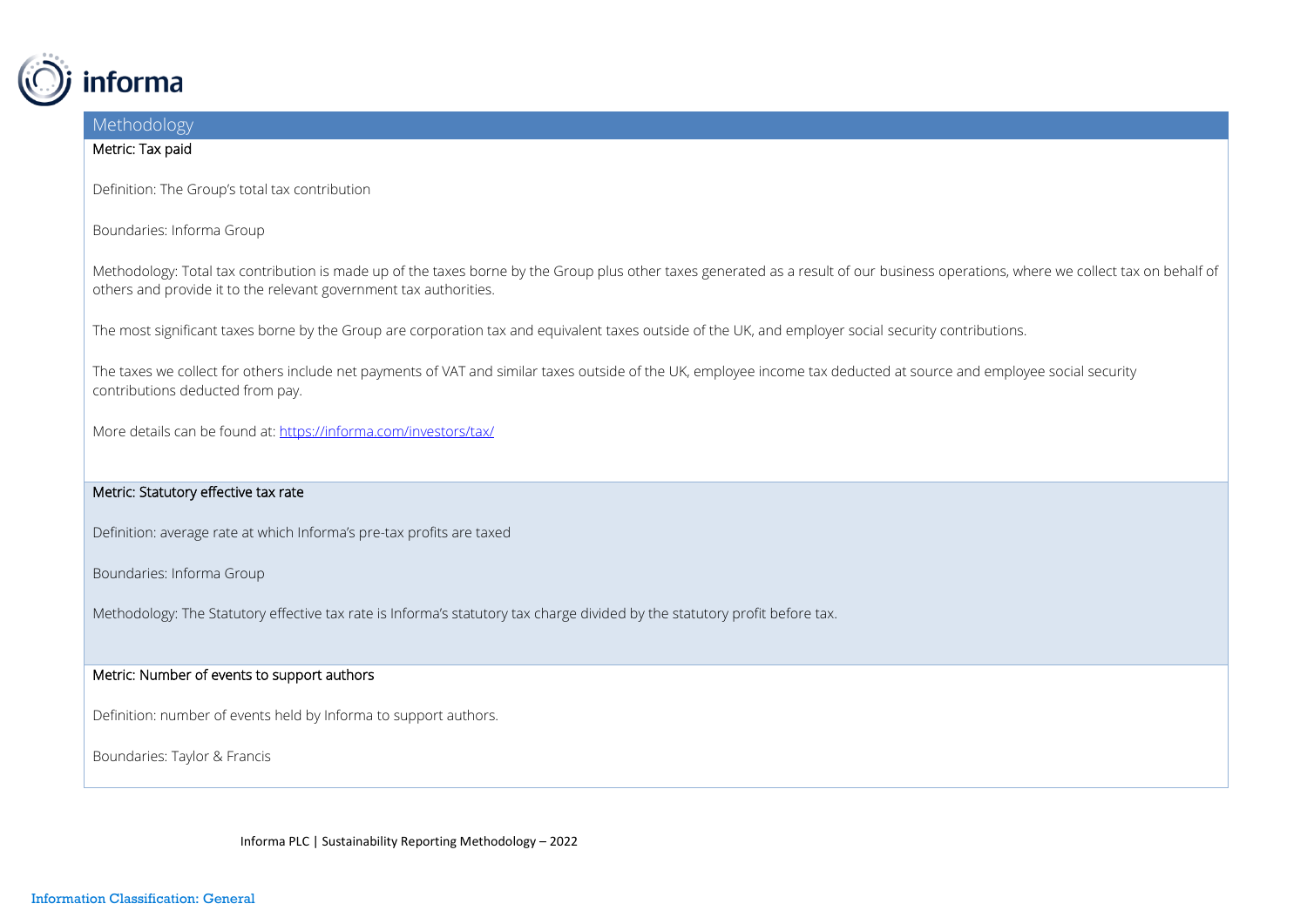

Methodology: Taylor & Francis holds workshops throughout the year, in various locations around the world, to train authors better understand the publishing process and help them get published. Information about each workshop (name, location, attendance, etc) is obtained from Taylor & Francis.

# Metric: Number of events to support authors from developing countries

Boundaries: Taylor & Francis

Methodology: The Sustainability team uses the events data provided by Taylor & Francis and then categorises the countries where each event was held into Developed and Developing based on th[e United Nations definition.](https://www.un.org/development/desa/dpad/wp-content/uploads/sites/45/WESP2019_BOOK-web.pdf) This then allows the number of workshops in developing countries to be calculated.

# **Colleagues**

# Methodology Metric: Headcount

Definition: The total number of colleagues on the payroll averaged over the 12-month period.

Boundaries: All colleagues in Informa, both part time and full time. Excludes contractors.

Methodology: The number of colleagues is calculated monthly based on data obtained from our HR systems. The annual headcount data is calculated as the average of the monthly headcounts.

Note: for 2018, we calculated the average of monthly headcounts from the date of UBM acquisition.

#### Metric: Full time colleagues

Definition: The percentage of full time colleagues as of 31 December.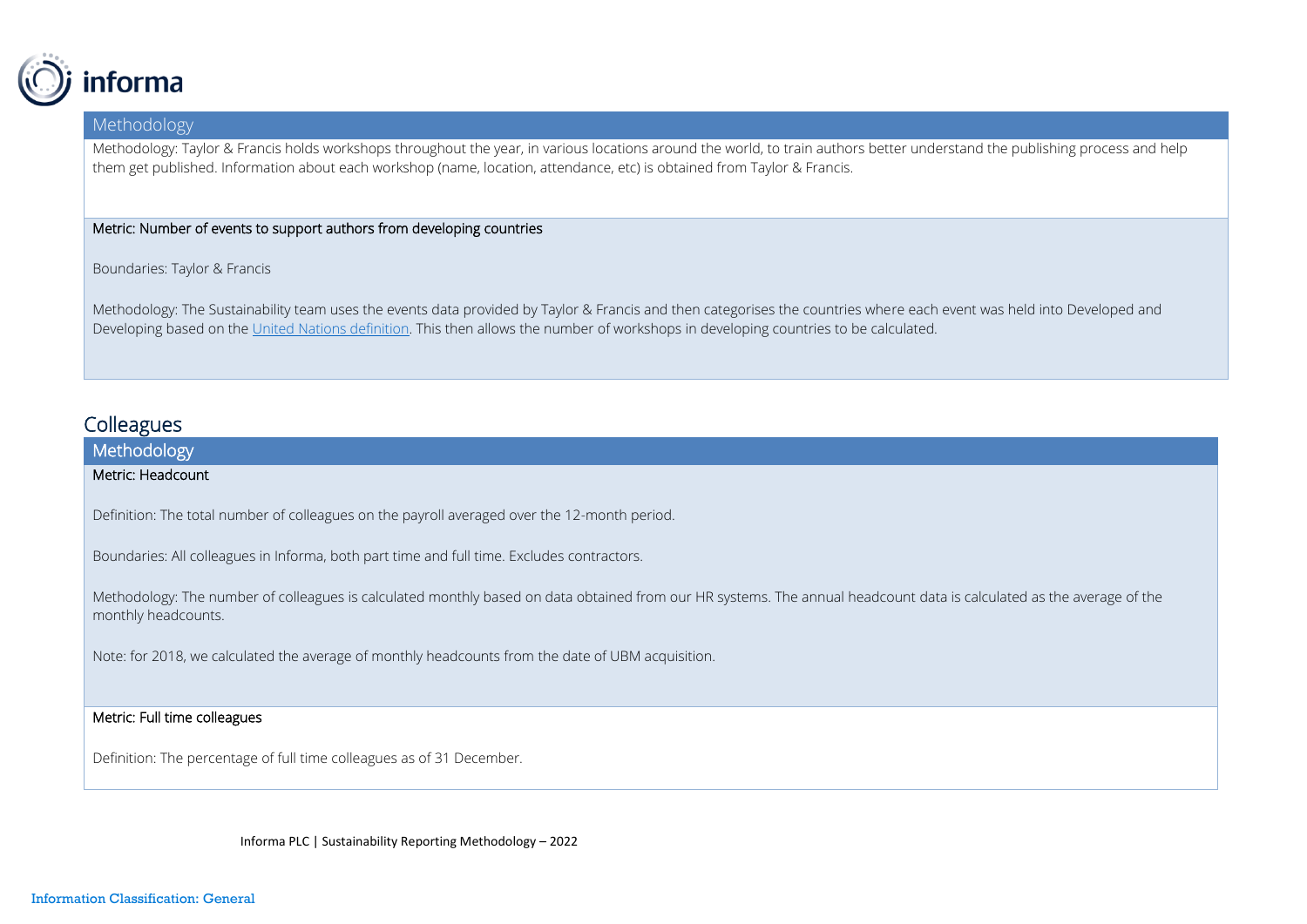

Boundaries: All full time colleagues in Informa. Excludes contractors.

Methodology: The percentage of full time colleagues is calculated at year end.

# Metric: Number of contractors

Definition: The number of contractors as of 31 December.

Boundaries: All contractors employed by Informa.

Methodology: The number of contractors is calculated at year end.

# Metric: Spend on training (A)

Definition: The amount of money spent on training each year

Boundaries: Informa Group

Methodology: The training spend is obtained from Group Finance. Spend occurred outside of the UK is converted to GBP using actual exchange rates at the time of the transactions.

# Metric: Colleague turnover (voluntary and involuntary)

Definitions: The percentage of colleagues who have left Informa during the year either voluntarily or involuntarily.

Involuntary turnover: percentage of colleagues who have left the business due to termination of employment by the company through redundancy or the disciplinary process during the reporting year, relative to average headcount.

Voluntary turnover: percentage of colleagues who have left the business through resignation or retirement during the reporting year, relative to average headcount.

Total turnover: percentage of colleagues who have left the business during the reporting year, relative to average headcount.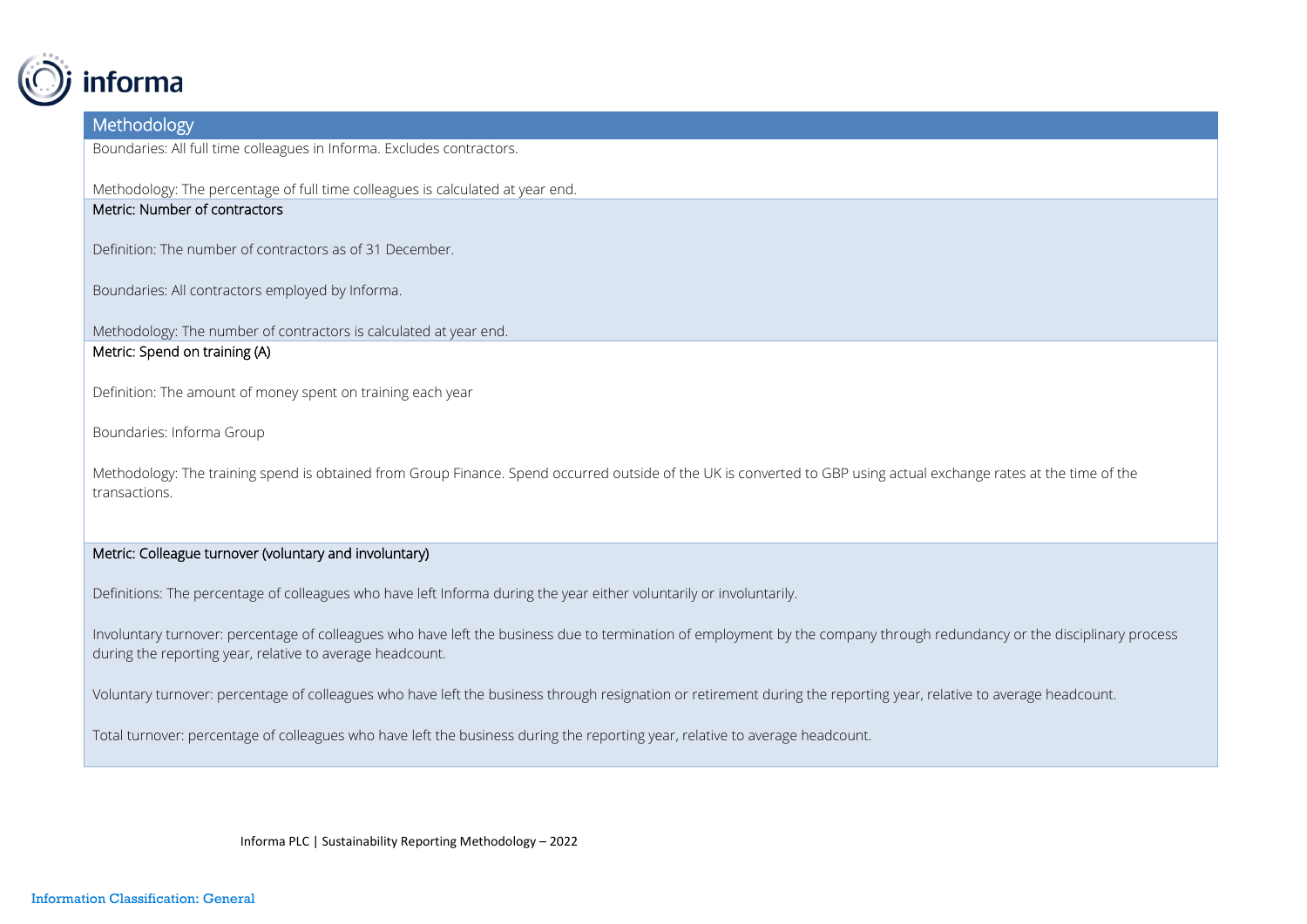

Boundaries: All colleagues at Informa, both part time and full time. Excludes contractors

Methodology: The total number of colleagues who left the business voluntarily and those who left involuntarily is obtained from our HR systems.

Turnover is calculated based on the average total headcount for the year.

#### Metric: Absenteeism (A)

Definition: Average sickness absence per colleague in days.

Boundaries: All colleagues at Informa, both part time and full time, who report sickness data in our HR systems. Excludes contractors and those who've been on long term sickness for 6 months.

Methodology: The total number of sick days is obtained from our HR systems. A sickness rate is then calculated using the average number of colleagues included in these systems.

Note: Not all parts of the business are using an absence tracking system, so the data provided does not cover every colleague. In 2020, the data reported covered 97% of the total headcount.

# Metric: Gender split of all colleagues (A)

Definition: The percentage of female colleagues on the last day of the financial year

Boundaries: All colleagues at Informa, both part time and full time. Excludes contractors.

Methodology: The total number of male and female colleagues as of 31 December is obtained from our HR systems. The percentage of female colleagues is then calculated.

Note: colleagues who chose not to report their gender are excluded from the calculations.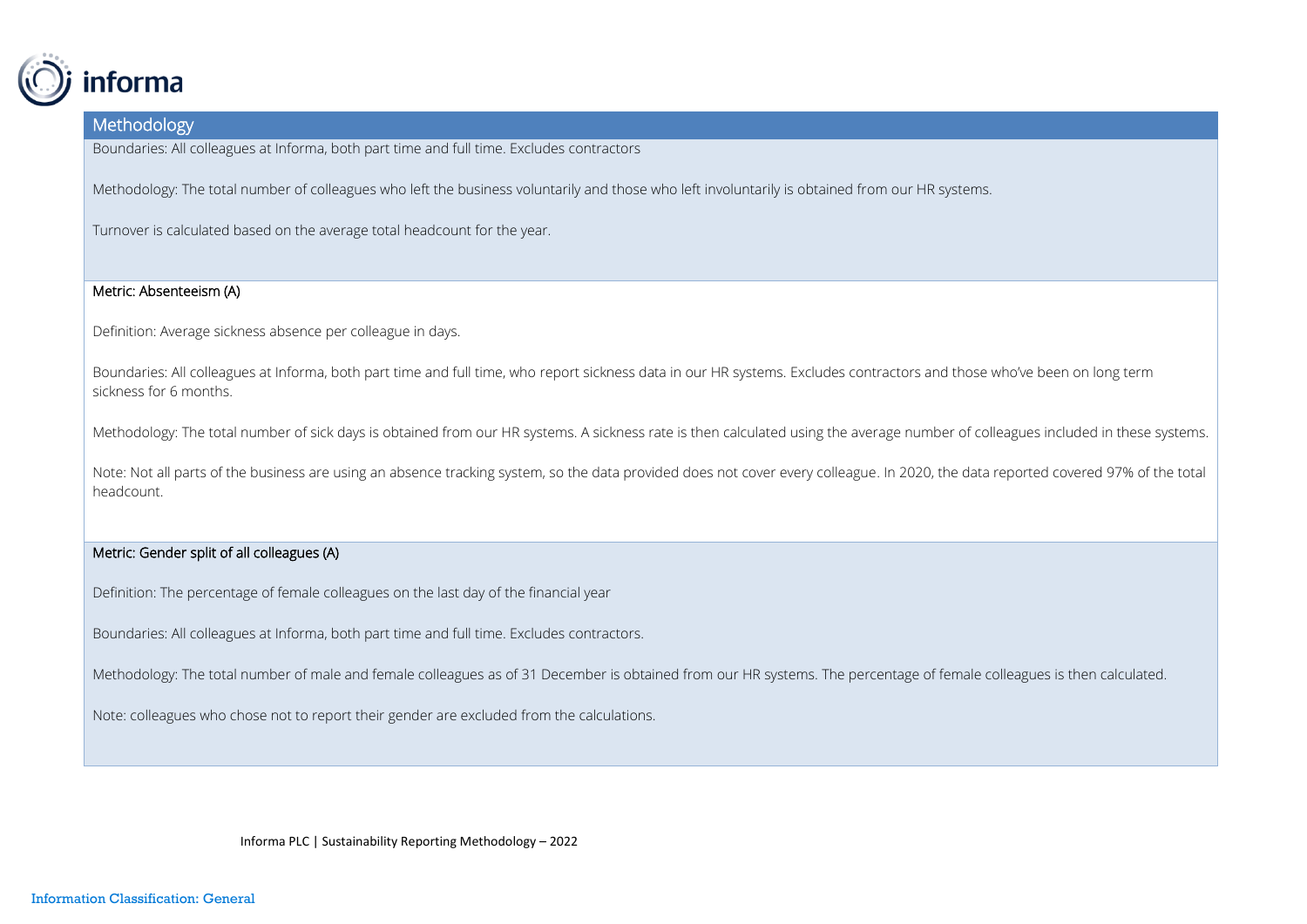

# Metric: Gender split of management (A)

Definition: The percentage of female colleagues in the defined population of managers on the last day of the financial year

Boundaries: All colleagues at Informa, both part time and full time, who have line management responsibilities. Excludes contractors.

Methodology: The total number of male and female managers as of 31 December is obtained from our HR systems. The percentage of female managers is then calculated.

# Metric: Gender split of leadership group (A)

Definition: The percentage of female colleagues in the leadership group on the last day of the financial year

Boundaries: All colleagues at Informa, both part time and full time, who are part of the leadership group, which is defined as Executives, their direct reports and colleagues on salary of over £150k.

Methodology: The total number of male and female colleagues in the leadership group as of 31 December is obtained from our HR systems. The percentage of female colleagues in that group is then calculated.

# Metric: Gender split of board of directors (A)

Definition: The percentage of female members of the Board on the last day of the financial year

Boundaries: All Board members of Informa

Methodology: Manual count of board members as of 31 December.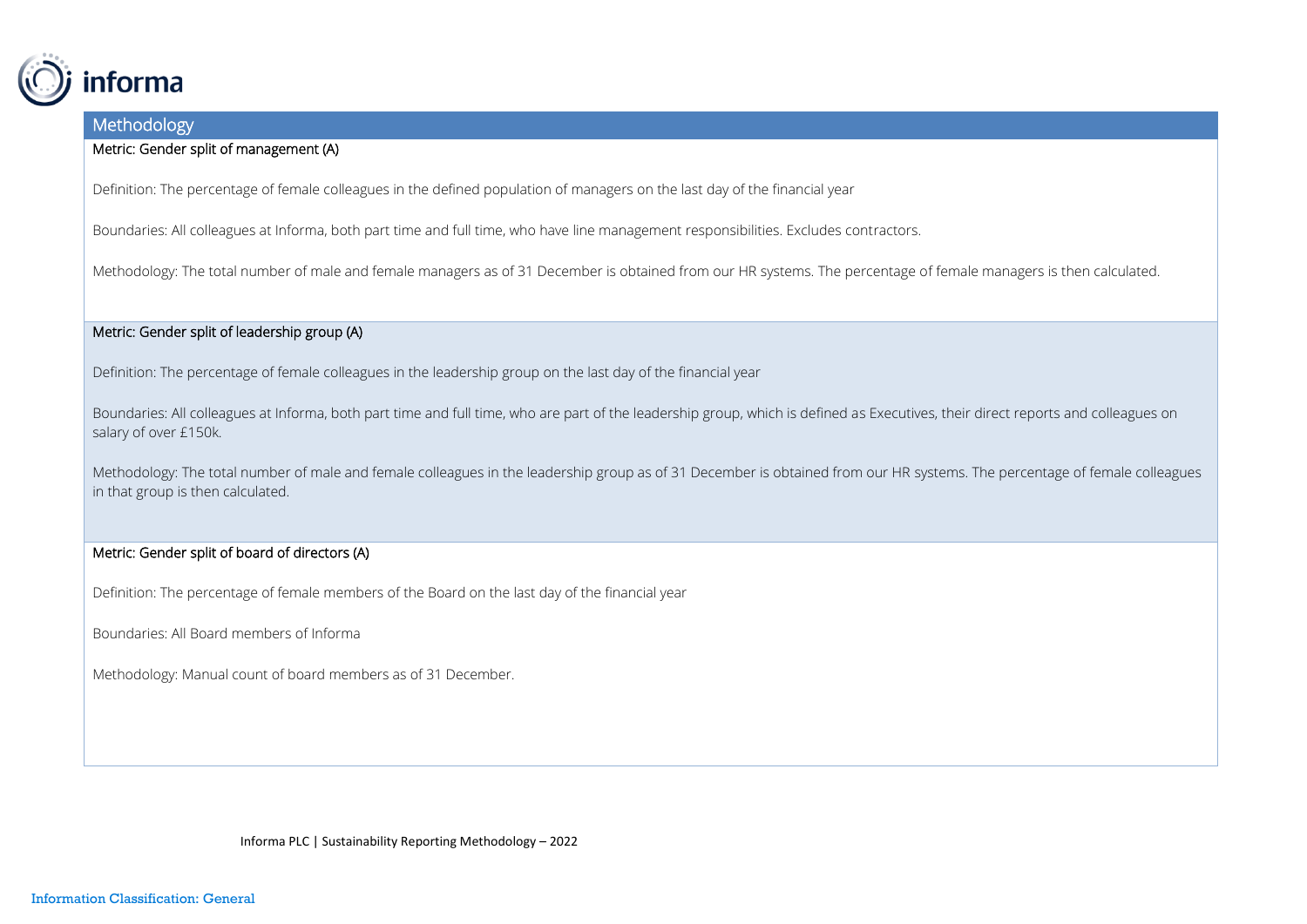

#### Metric: Gender split of promotions (A)

Definition: The percentage of female colleagues as a proportion of all promotions during the year

Boundaries: All colleagues at Informa, both part time and full time, who have been promoted during the year

Methodology: The total number of male and female colleagues who have been promoted during the year is obtained from our HR systems. The percentage of female colleagues who received a promotion is then calculated.

## Metric: Gender pay gap

Definition: The gender pay gap is the average difference between how much men and women are paid.

Boundaries: All Informa colleagues based in the UK

Methodology: We report the UK median gender pay ratio using the UK Government reporting methodology.

The Group figure for 2018 was calculated by combining the total figures for Informa and UBM entities that were separately reported that year.

More detailed information is available in our annual 'UK Colleagues and Pay Report' available at: <https://www.informa.com/gpg/>

#### Metric: Colleagues by age groups

Definition: The percentage of colleagues by age groups

Boundaries: All colleagues at Informa, both part time and full time. Excludes contractors.

Methodology: The total number of colleagues in each age group as of 31 December is obtained from our HR systems. The percentage for each age group is then calculated. The age groups are: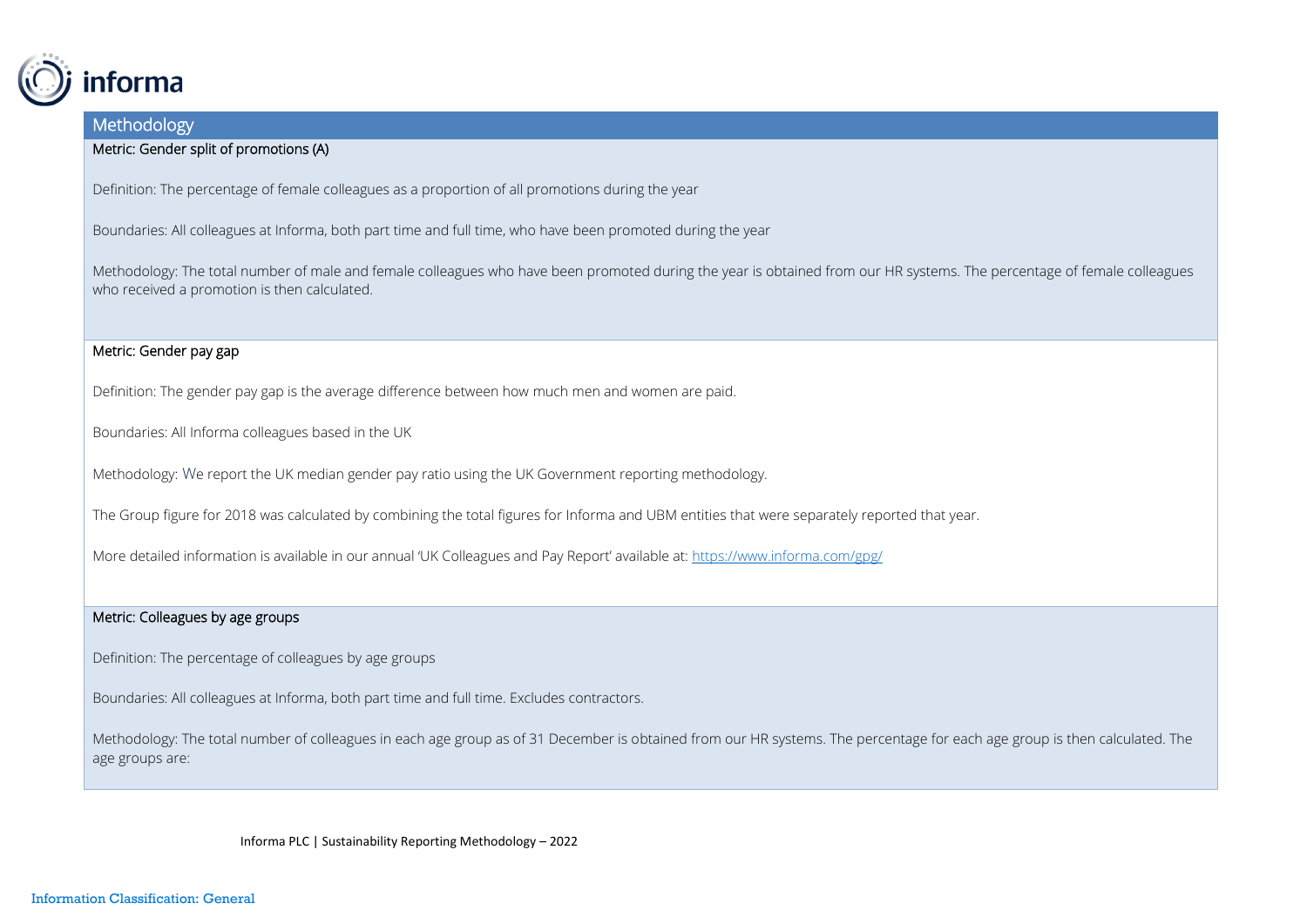

- colleagues aged 29 or less;
- colleagues aged 30-39;
- colleagues aged 40-49;
- colleagues aged 50-59;
- colleagues aged 60 or above

# Metric: Number of Walk The World (WTW) walkers

Definition: Number of WTW participants

Boundaries: All Informa colleagues and external guests

Methodology: The number of walkers taking part in our annual WTW programme is calculated through the number of registered participants on our WTW website. For some walks, participants were registered manually via sign-up sheets. This data was then sent to the Sustainability team.

# Metric: Percentage of Informa colleagues taking part in WTW

Definition: Percentage of WTW participants

Boundaries: All Informa colleagues

Methodology: The percentage of colleagues is calculated using the total number of walkers calculated above and the total number of colleagues in August, defined to be the 'peak point' of the WTW programme in 2021, as many walks take place around this date.

# Metric: distance walked during WTW programme

Definition: Number of kilometres pledged

Boundaries: All WTW participants, including colleagues and external guests

Methodology: Every walk has a registration page on our WTW website. When colleagues register, they pick the walk distance they will complete (i.e. 5km, 10km etc). Total distance is the sum of all kilometres pledged by all participants.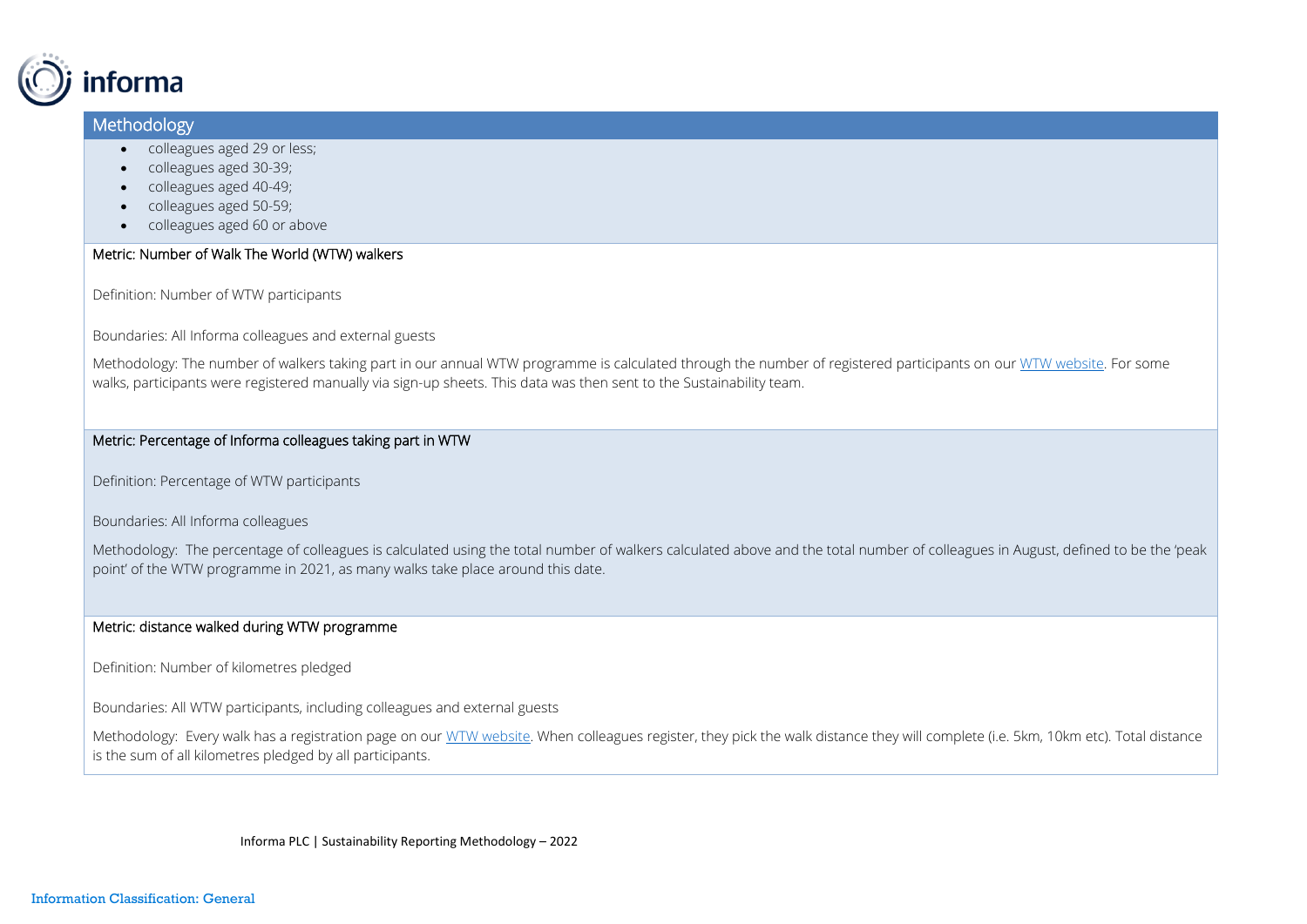

In 2021, due to Covid-19 restrictions, many colleagues conducted their walk on their own, or in small group walks and did not record the distance walked. We used an average distance walked based on the data from walks that did record distance (>3000 walkers out of total of 4,400 walkers) to estimate the distance walked by all colleagues.

# Metric: WTW charitable donations

Definition: Amount of charitable donations raised through a combination of colleague and company donations as part of the WTW programme

Boundaries: Informa Group and external donors

Methodology: Donations raised as part of the WTW programme come from the following sources:

• Online donations:

When colleagues registered for a walk, an online fundraising page is created for them. The online donations total is calculated by adding the donations from all individual fundraising pages.

• Offline donations:

Sustainability Champions manually record offline donations for their office/colleagues and submit the totals to the Sustainability team through a Microsoft form.

• Informa donations:

Informa provides additional funding through internal competitions.

# Metric: Walk the World – employee survey

Definition: Feedback survey post WTW participation

Boundaries: All colleagues who participated in WTW and received the survey.

Methodology: After WTW, a link to a Microsoft Forms feedback survey was sent out to all colleagues via email.

#### Metric: Colleague engagement survey

Definition: Colleagues engagement index score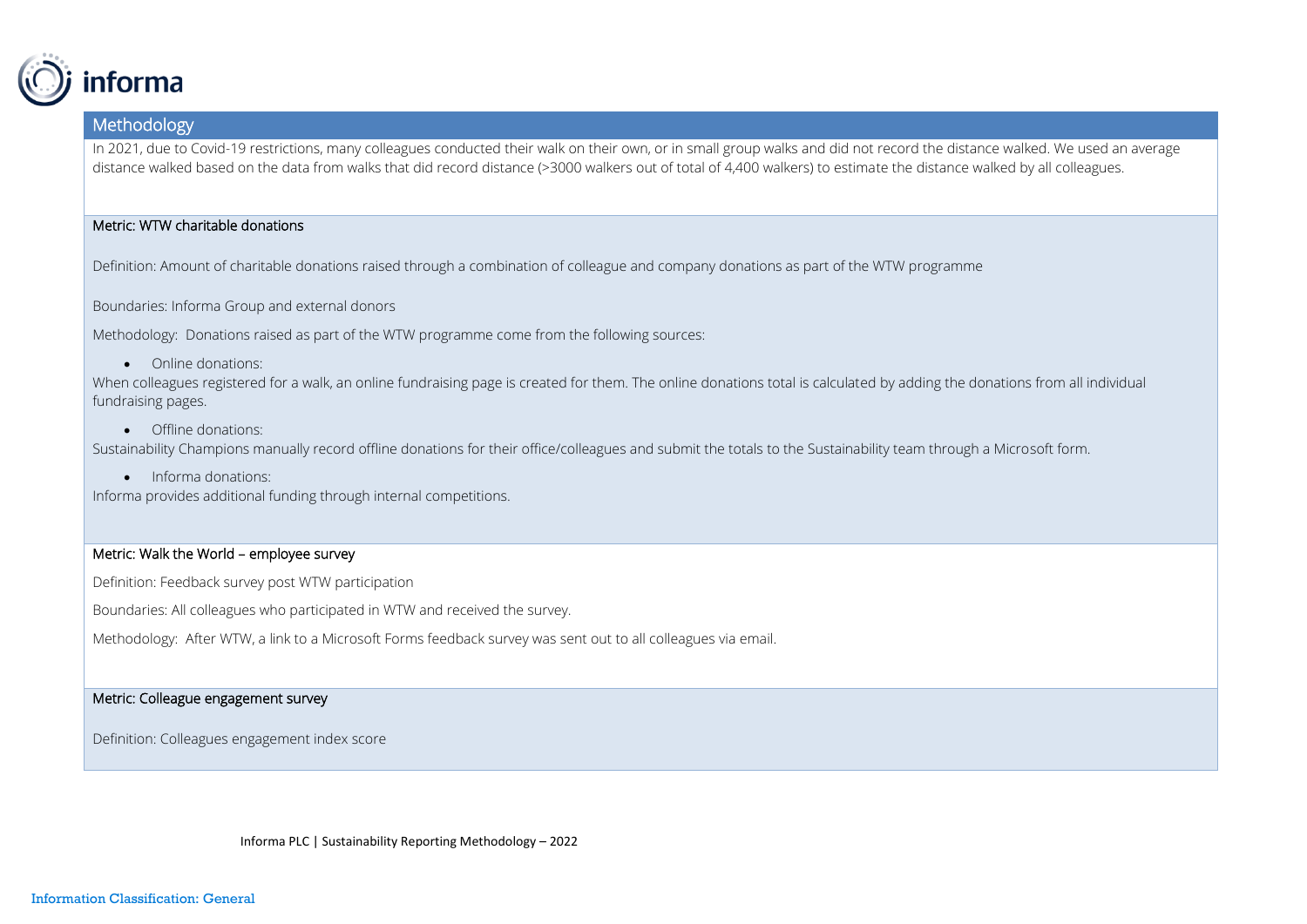

Boundaries: All colleagues directly employed by Informa on a permanent basis or fixed term contract, and who joined before 1 March 2022.

Methodology: The colleagues engagement score is calculated by averaging the percentage of respondents who agree to each individual statement below:

- I believe strongly in the goals and objectives of the business I work for
- I would recommend the business I work for as a good place to work
- I am willing to work beyond what is required in my job to help the business I work for succeed
- My work gives me a sense of personal accomplishment
- I have the equipment/tools/resources I need to do my job effectively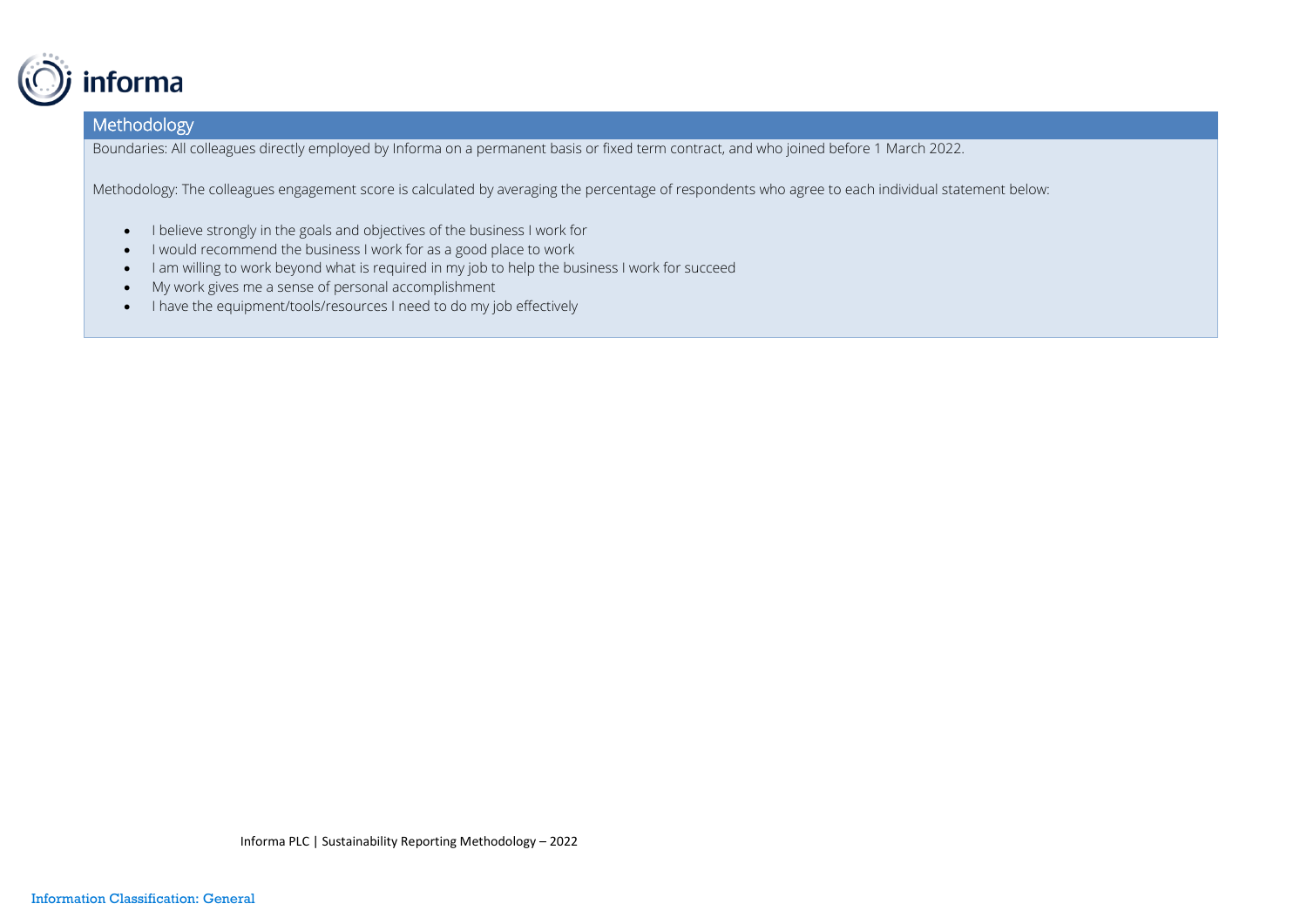

# Metric: Total energy consumption (kWh)

Definition: Consumption of energy (in kWh)

Boundaries: All Informa sites, power generators used at events and company cars

Methodology: We add up our annual consumption of natural gas, electricity, generator fuel and mobile fuel.

The calculations for each energy source are explained below.

# Metric: Total energy use per revenues (kWh/£m)

Definition: Consumption of energy per million of revenues (in kWh/£m)

Boundaries: All Informa sites, power generators used at events and company cars

Methodology: We add up our annual consumption of natural gas, electricity, generator fuel and mobile fuel.

Total energy use is then divided by total revenues in £m.

#### Metric: Renewable electricity consumption (kWh)

Definition: Consumption of renewable electricity (either purchased or self-generated) in kWh

Boundaries: All Informa sites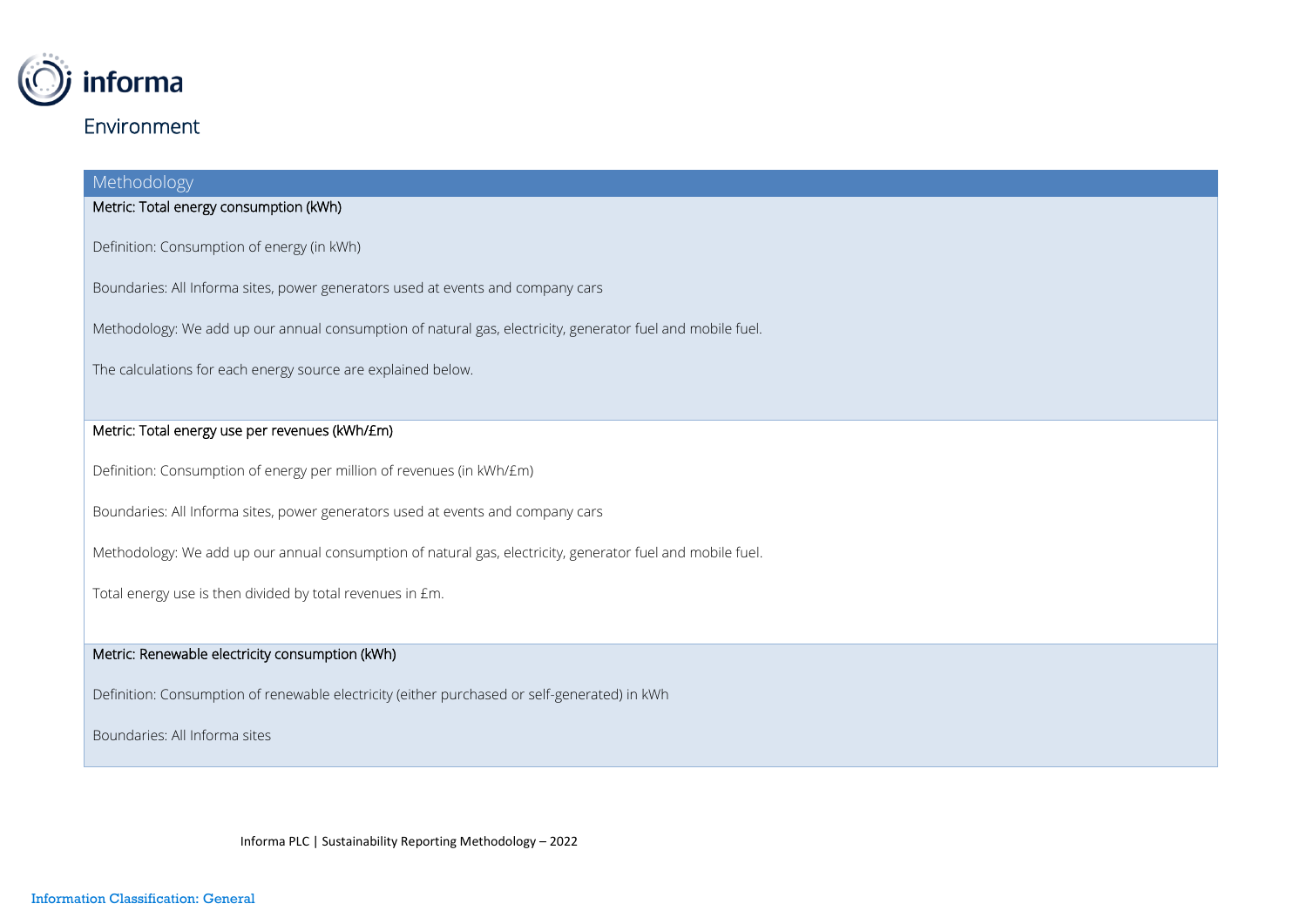

Methodology: This includes the electricity used in offices where we generate our own electricity through solar PVs. In addition, we purchase Energy Attribute Certificates (EACs) for all offices where it is possible and practical to do so.

An EAC, is a certificate that provides information about the environmental attributes of one megawatt hour (MWh) of electricity. Each EAC is retired on our behalf. This demonstrates that the electricity we use comes from renewable sources.

In line with good practice, we aim to purchase EACs and retire them in the year they were purchased. However, to ensure our programme is cost effective, we do use allowances from previous years in the following year if there is a surplus from the previous year. Similarly, should our forecasts purchase insufficient EACs for the calendar year, we can choose to use allowances from the following year if EACs for the year of consumption are unavailable or at an excessive premium due to supply and demand.

In a few countries, where the EACs market is not developed and where our overall electricity consumption is minimal (i.e. less than 1% of total consumption), we purchase EACs from a neighbouring country.

# Metric: Proportion of renewable energy (%)

Definition: Amount of renewable energy (either purchased or self-generated) as a percentage of total energy use

Methodology: We divide the amount of renewable energy by the total amount of energy use.

#### Metric: Non-renewable energy consumption (kWh)

Definition: Consumption of non-renewable energy (in kWh)

Boundaries: All Informa sites, power generators used at events and company cars

Methodology: We add up our total annual energy consumption (as calculated above) and subtract our consumption of renewable electricity (as calculated above).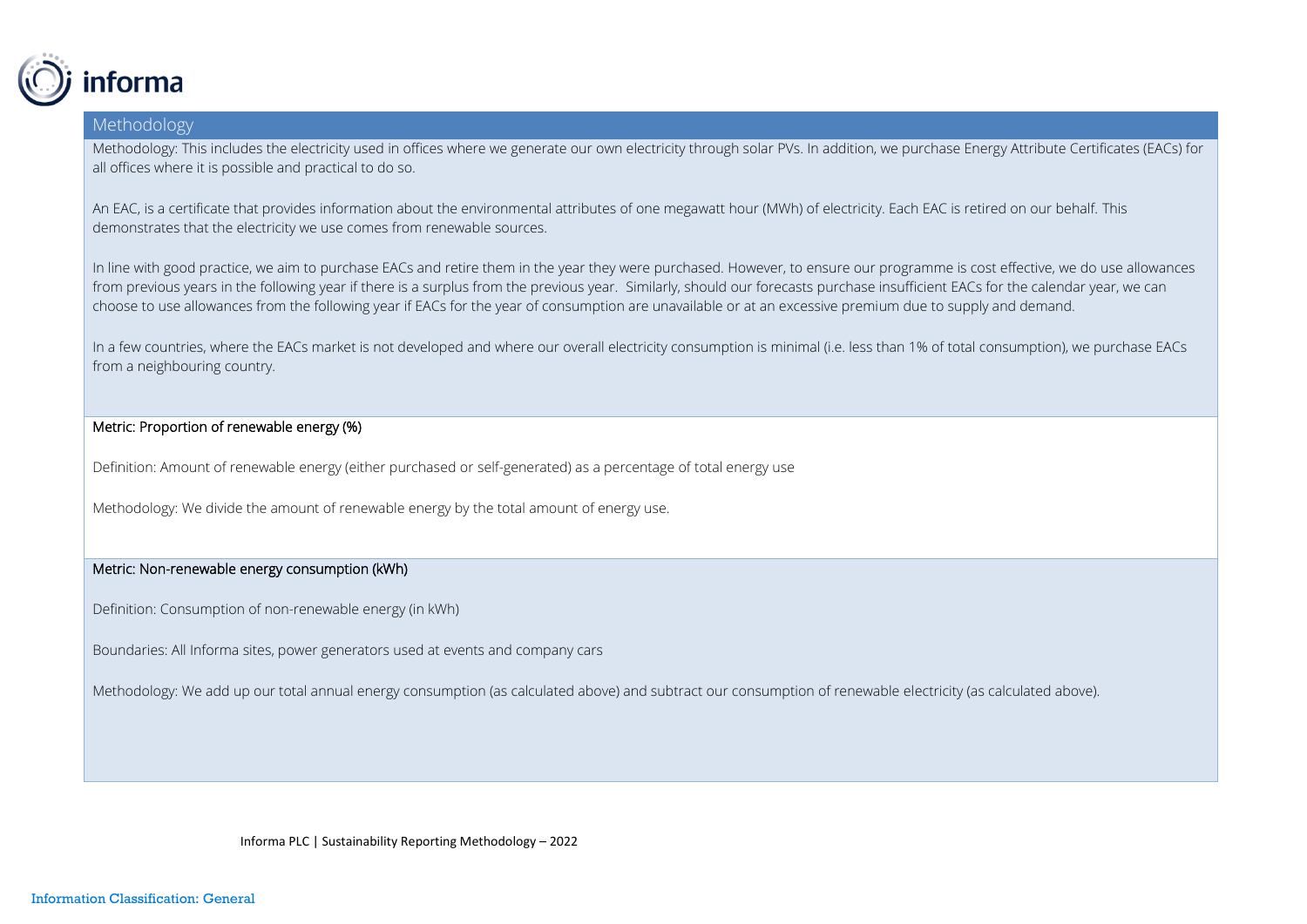

# Metric: Number of offices with a green rating

Definition: Number of offices with a LEED or BREEAM rating

Boundaries: All Informa sites

Methodology: The Property team sent a survey to major offices asking whether their building had a LEED or BREEAM rating.

# Metric: Colleagues based in an office with a green rating

Definition: Percentage of colleagues based in an office with a green rating (LEED or BREEAM)

Boundaries: All office-based colleagues

Methodology: We add up the total number of colleagues based in an office with a LEED or BREEAM rating, and divide by the total number of office-based colleagues as of 31 December.

# Metrics: Natural gas consumption (kWh)

Definition: Consumption of natural gas (in kWh)

Boundaries: All Informa offices

Methodology: Consumption data is sought for each office with over 50 colleagues and entered in our Accuvio reporting system by local offices. For each office, any gaps in data are estimated in Accuvio in the following manner (except in offices and warehouses where we know that natural gas is not used):

1) if actual data was provided for 50% or more of days in the year: data gaps are filled by taking the average office consumption per m2 (based on the actual data for that office during year);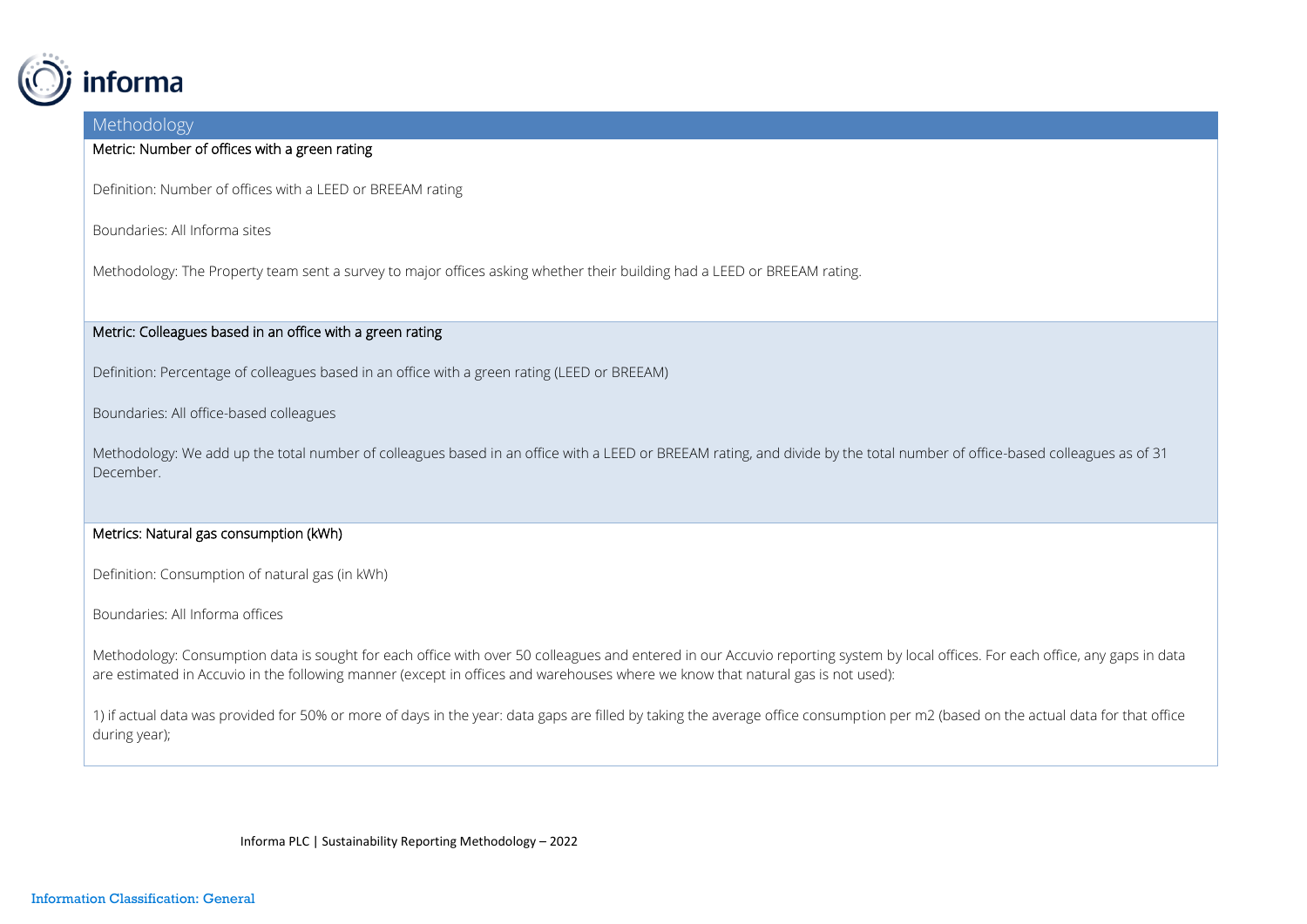

2) if actual data was provided for less than 50% of days in the year: annual data is estimated by taking the global consumption average per m2 (based on all available consumption data for the year).

Consumption for offices with less than 50 colleagues (including rented desks in shared working spaces) is estimated based on the same global consumption average per m2.

# Metrics: Scope 1 emissions from natural gas (A)

Definition: CO2-equivalent (CO2e) emissions from consumption of natural gas.

Boundaries: All Informa offices

Methodology: We apply the relevant emission factors for natural gas (gross caloric value) to our natural gas consumption data (as calculated above).

The source of the emissions factors is the 2021 'UK Government GHG Conversion Factors for Company Reporting' from the Department for Environment, Food and Rural Affairs (DEFRA).

#### Metrics: Vehicle fuel consumption

Definition: Consumption of fuel in company cars

Boundaries: All fuel used in company vehicles by Informa colleagues for business travel.

Methodology: We have company cars in the UK and the Netherlands.

In the Netherlands, we obtain from the local Finance team the list of company cars, along with the emissions in gCO2/km for each car (estimated by the car manufacturer), the contracted km/year and the number of months the car was used during the year. We then apply an uplift of 22.9% [as recommended by DEFRA.](https://assets.publishing.service.gov.uk/government/uploads/system/uploads/attachment_data/file/829336/2019_Green-house-gas-reporting-methodology.pdf) We assume that each driver only uses the company car for company business half of the time (the rest of the time they might use it for personal travel or to commute, which is a scope 3 emission source).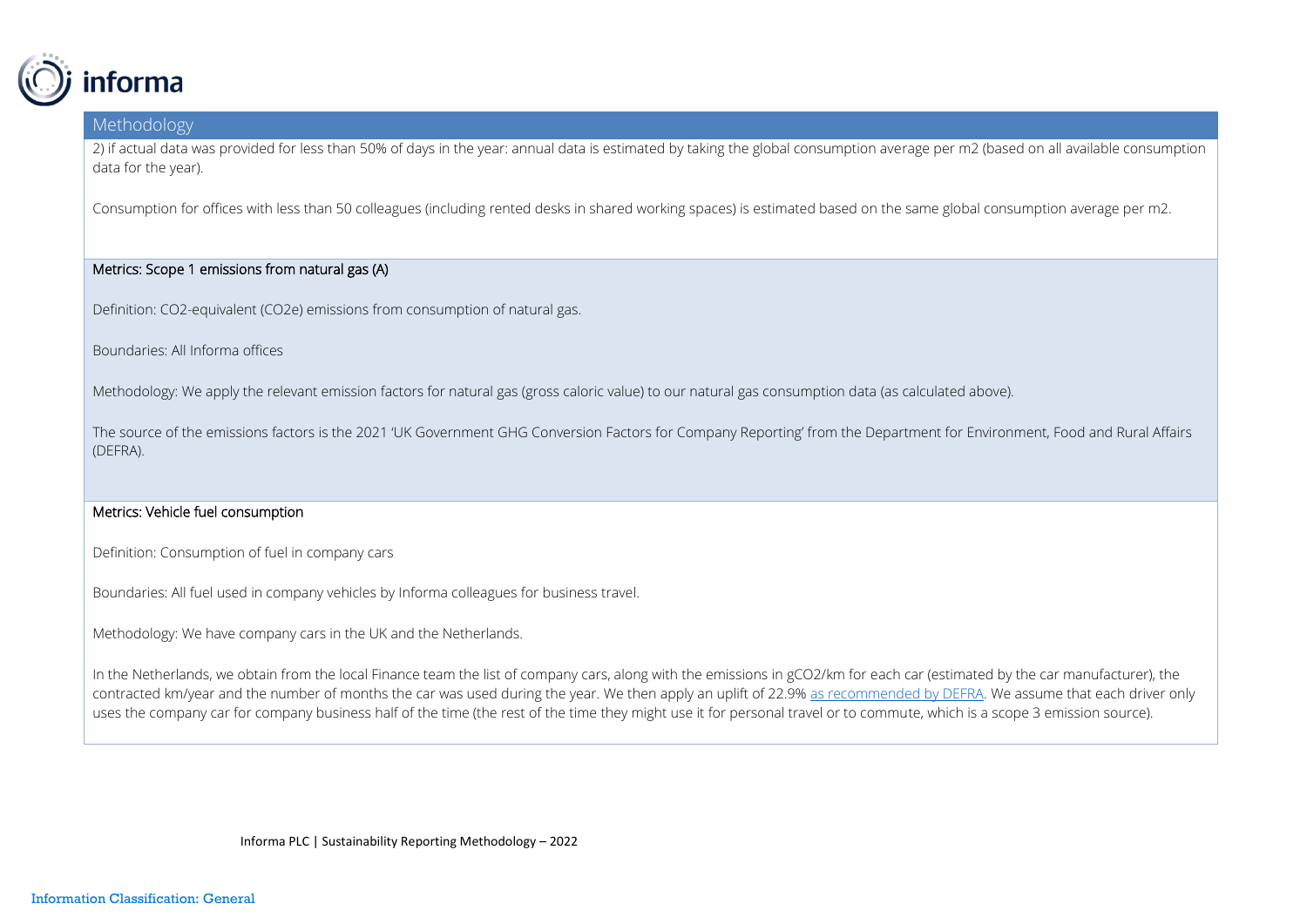

In the UK, we obtain a list of company cars from our vehicle supplier (Zenith) with CO2e emissions data for each car. Distance travelled is recorded each time the car is taken to the garage. We use this data to calculate the km travelled for each car for the year. Finally, we apply the same 22.9% uplift and divide by 2 to account for personal use.

Fuel use in trucks for the Fort Lauderdale International Boat Show is collected by the local Operations team based on their financial records.

# Metrics: Scope 1 CO2e emissions from vehicles (A)

Definition: Consumption of fuel in company cars & CO2e emissions from consumption of vehicle fuel

Boundaries: All fuel used in company vehicles by Informa colleagues for business travel.

Methodology: We use the distance travelled in km by each company car (as calculated above) and apply the relevant DEFRA emission factors for passenger vehicles to calculate the tonnes of CO2e for all cars during the reporting year.

We also calculate emissions from the fuel used in trucks at the Fort Lauderdale International Boat Show by applying the relevant DEFRA emission factors for petrol (gross caloric value) to the fuel consumption data.

# Metrics: Consumption of generator fuel

Definition: Consumption of generator fuel & CO2e emissions from consumption of generator fuel.

Boundaries: All Informa offices and events.

Methodology: We use a material amount of generator fuel at two events: Farm Progress and the Fort Lauderdale International Boat Show. Fuel usage in generators at both events is collected by local Operations teams based on their financial records and tracking systems.

All offices with over 50 colleagues are also report any generator fuel used during the reporting year.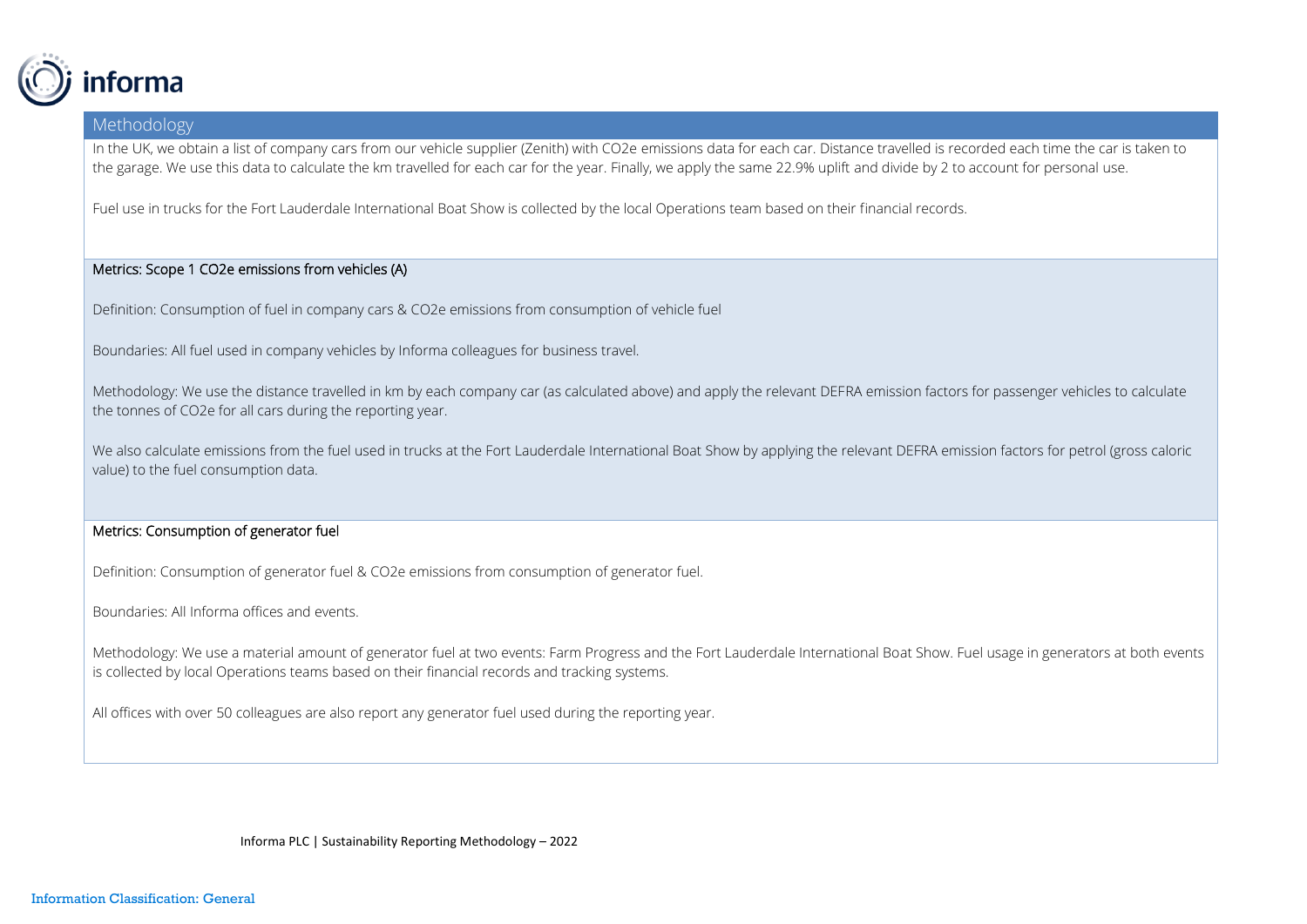

# Metrics: Scope 1 CO2e emissions from generator fuel (A)

Definition: Consumption of generator fuel & CO2e emissions from consumption of generator fuel.

Boundaries: All Informa offices and events.

Methodology: We apply the relevant DEFRA emission factors for diesel fuel (gross caloric value) to our diesel generator fuel consumption data (as calculated above).

# Metric: Scope 1 emissions from refrigerants (A)

Definition: CO2e emissions from refrigerants leaks

Boundaries: All Informa offices

Methodology: We conducted an audit of air-conditioning units (based o[n DEFRA guidance\)](https://www.gov.uk/guidance/calculate-the-carbon-dioxide-equivalent-quantity-of-an-f-gas) at a sample of offices from around the world to estimate the average leakage rate and average emissions per m2 of occupied office space.

We extrapolate these emissions average to all offices to calculate a total CO2e emissions from refrigerants.

#### Metric: Electricity consumption

Definition: Electricity consumption (in kWh) at all Informa offices and warehouses

Boundaries: All Informa sites

Methodology: Consumption data is sought for each site with over 50 colleagues and entered in the Accuvio system by local offices. For offices with smart meters, the Sustainability team obtains the consumption data from our energy bureau provider Stark or from the energy supplier portal and upload it into Accuvio.

For each office, any gaps in data are estimated in our reporting system Accuvio in the following manner: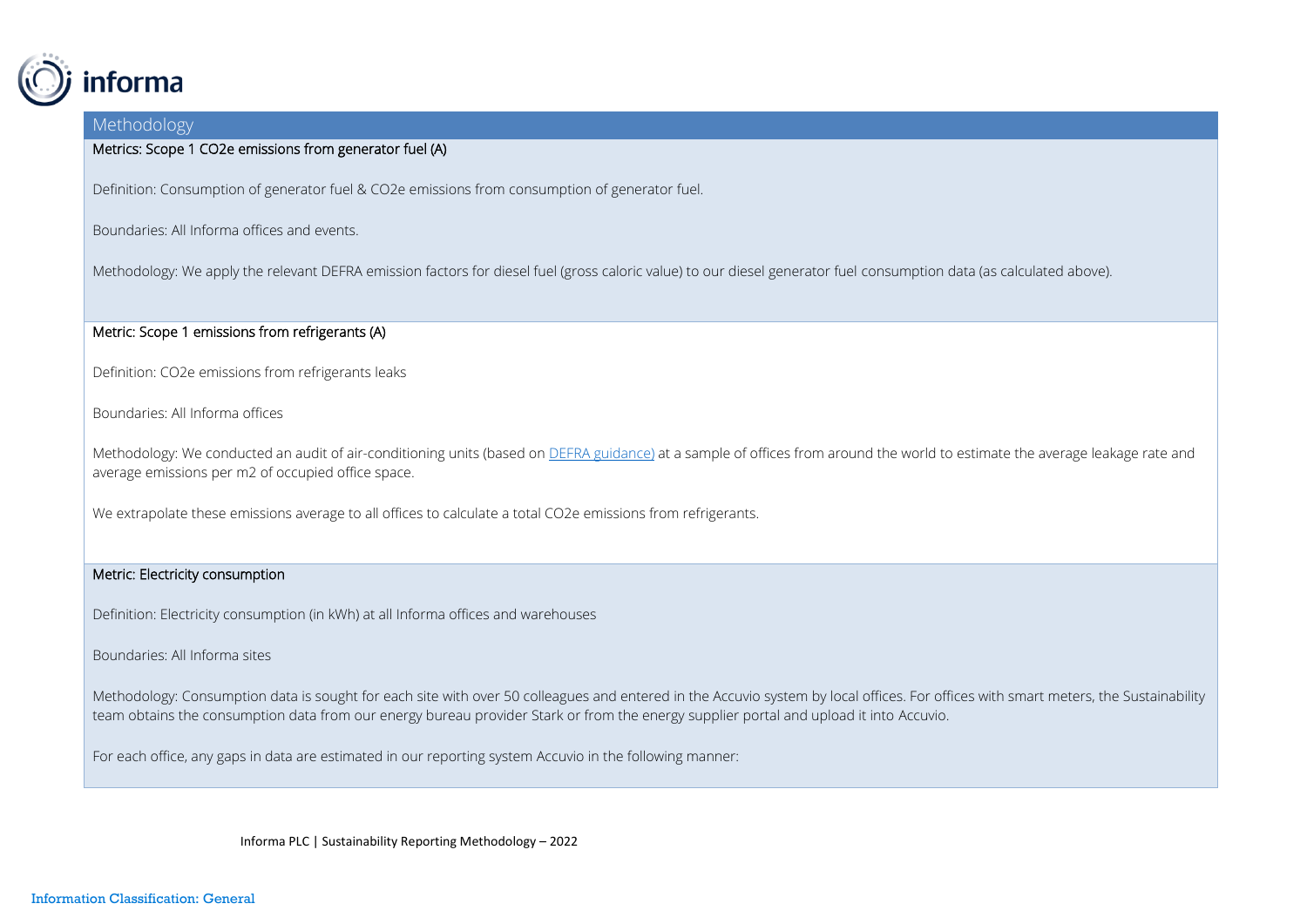

1) if actual data was provided for 50% or more of days in the year, data gaps are filled by taking the average office consumption per m2 (based on the actual data for that office during year);

2) if actual data was provided for less than 50% of days in the year, annual data is estimated by taking the global consumption average per m2 (based on all available consumption data for the year).

Electricity consumption at warehouses where we do not have actual consumption data is estimated based on an average of consumption at other warehouses. This average is different from the office consumption average.

#### Metrics: Location-based & market-based scope 2 CO2e emissions (A)

Definition: Location-based & market-based scope 2 CO2e emissions from consumption of electricity

Boundaries: All Informa sites

Methodology: Location-based emissions are calculated using the electricity consumption for each site calculated above and applying the relevant emission factor from the International Energy Agency.

Market-based emissions are calculated based on specific emission factors provided by energy suppliers or a factor of 0 for offices where we purchase green electricity, either via the energy supplier or via energy attribute certificates (EACs) purchased by Informa Group.

# Metric: Scope 1&2 emissions intensity (A)

Definition: Scope 1 and location-based scope 2 CO2e emissions intensity by colleague (in tCO2e/colleague)

Boundaries: Informa Group

Methodology: Emissions intensity is calculated by dividing the sum of scope 1 and location-based scope 2 CO2e emissions by the average headcount.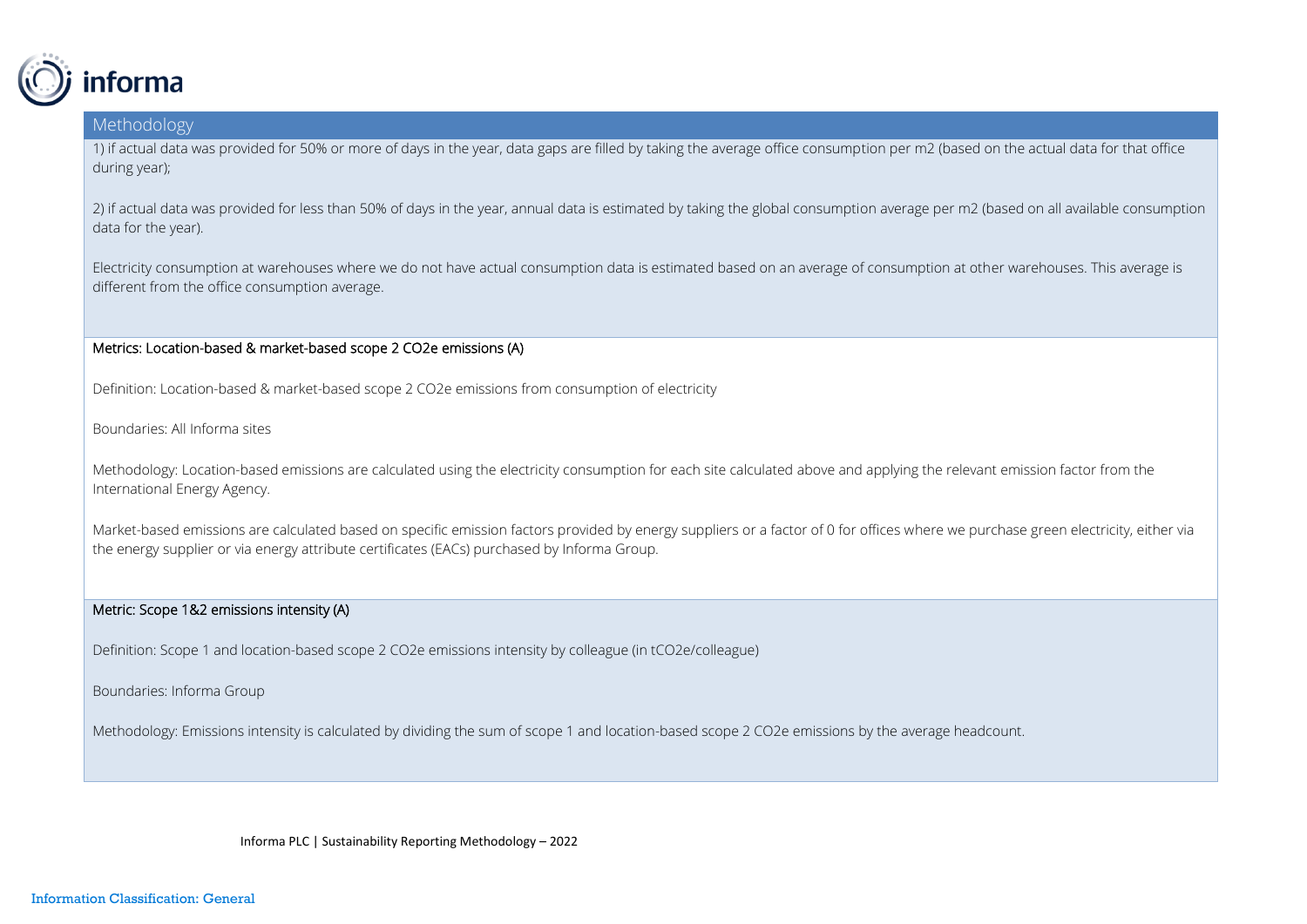

#### Metric: Scope 1&2 emissions intensity by revenues

Definition: Scope 1 and location-based scope 2 CO2e emissions per million of revenues (in tCO2e/£m)

Boundaries: Informa Group

Methodology: Emissions intensity is calculated by dividing the sum of scope 1 and location-based scope 2 CO2e emissions by total revenues in £m.

Total energy use is then divided by total revenues in £m.

# Metric: Scope 1&2 emissions by division

Definition: Scope 1 and scope 2 CO2e emissions by division

Boundaries: Informa Group

Methodology: For each office, emissions are allocated to the division that holds the P&L. For the largest offices, if several divisions occupy the office, emissions are split equally.

# Metrics: Water use (A)

Definition: Water use

Boundaries: All Informa offices

Methodology: An average water consumption per colleague is calculated based on primary data from a sample of offices. The average consumption is extrapolated to all other offices based on headcount.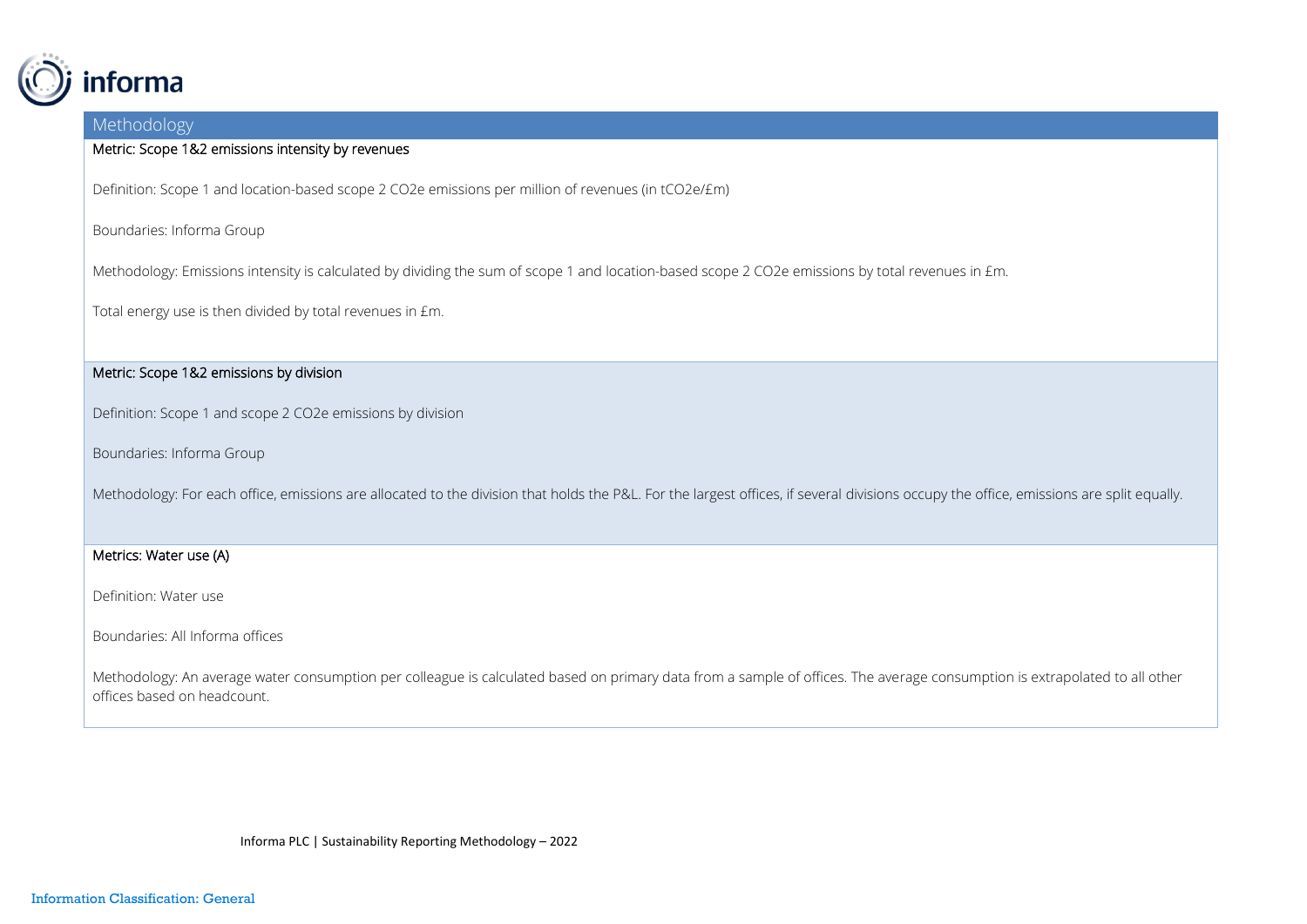

Headcount for each office is calculated as an average of the January and December headcounts. For offices vacated during the year, we use the average between the January headcount and the last full month of occupancy. For offices where we moved in during the year, we use the average between the first month of full occupancy and the December headcount.

Note: water use at our events is calculated separately (see below)

# Metric: Water use per employee

Definition: Office water use per employee

Boundaries: All Informa offices

Methodology: Water intensity is calculated by dividing the total water use in Informa offices by the average headcount.

#### Metric: Water use per revenues (m3/£m)

Definition: Office water use per million of revenues (m3/£m)

Boundaries: All Informa offices

Methodology: Water intensity is calculated by dividing the total water use in Informa offices by total revenues (£m).

#### Metric: Offices in high water stressed areas

Definition: offices in high water stressed areas

Boundaries: All Informa offices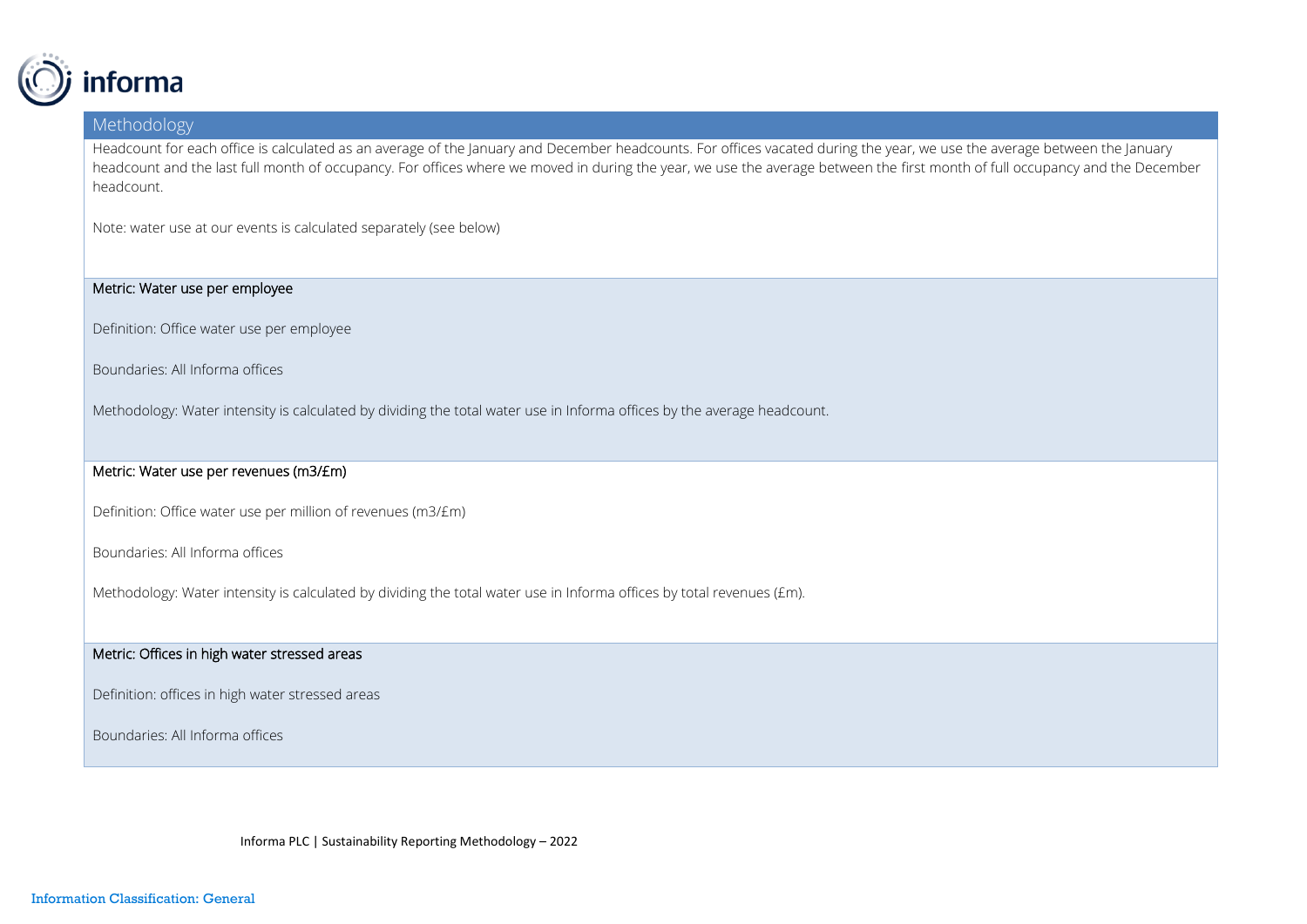

Methodology: We conducted an assessment of the water risk at all of our offices using the WRI Aquaduct tool. We then counted the number of offices rated as having a high or extremely high overall water risk (this is a weighted average of several risks, such as drought, flood, water stress, etc).

We then calculated the total water consumption at these offices as a percentage of total consumption.

# Metric: Scope 3 emissions from purchased goods & services

Definition: scope 3 CO2e emissions from the purchase of goods and services

Boundaries: Informa Group

Methodology: Purchased Goods and Services are all goods and services purchased or acquired by Informa in the reporting year.

We obtain from the PACE procurement system all spend data, grouped by category. Spend is assigned to a CEDA category (economic input-output model). Emissions are calculated by multiplying the spend by the CEDA emission factor. In 2019, these calculations were performed by EcoAct who holds a licence to use the CEDA emission factors. In 2020 and 2021, we estimated the emissions from each spend category based on the 2019 emissions and the ratio of 2020 and 2021 against 2019 spend.

Unclassified spend was assigned an average emission factor based on emission factors used.

Some spend categories are excluded from the calculations as the emissions are calculated separately. These include spend related to events' venues, colleagues' travel and accommodation, utilities, waste collection, postage and distribution.

# Metric: Scope 3 emissions from capital goods

Definition: scope 3 CO2e emissions from the purchase of capital goods

Boundaries: Informa Group

Methodology: Emissions from capital goods include the extraction, production, and transportation of capital goods purchased or acquired by Informa in the reporting year.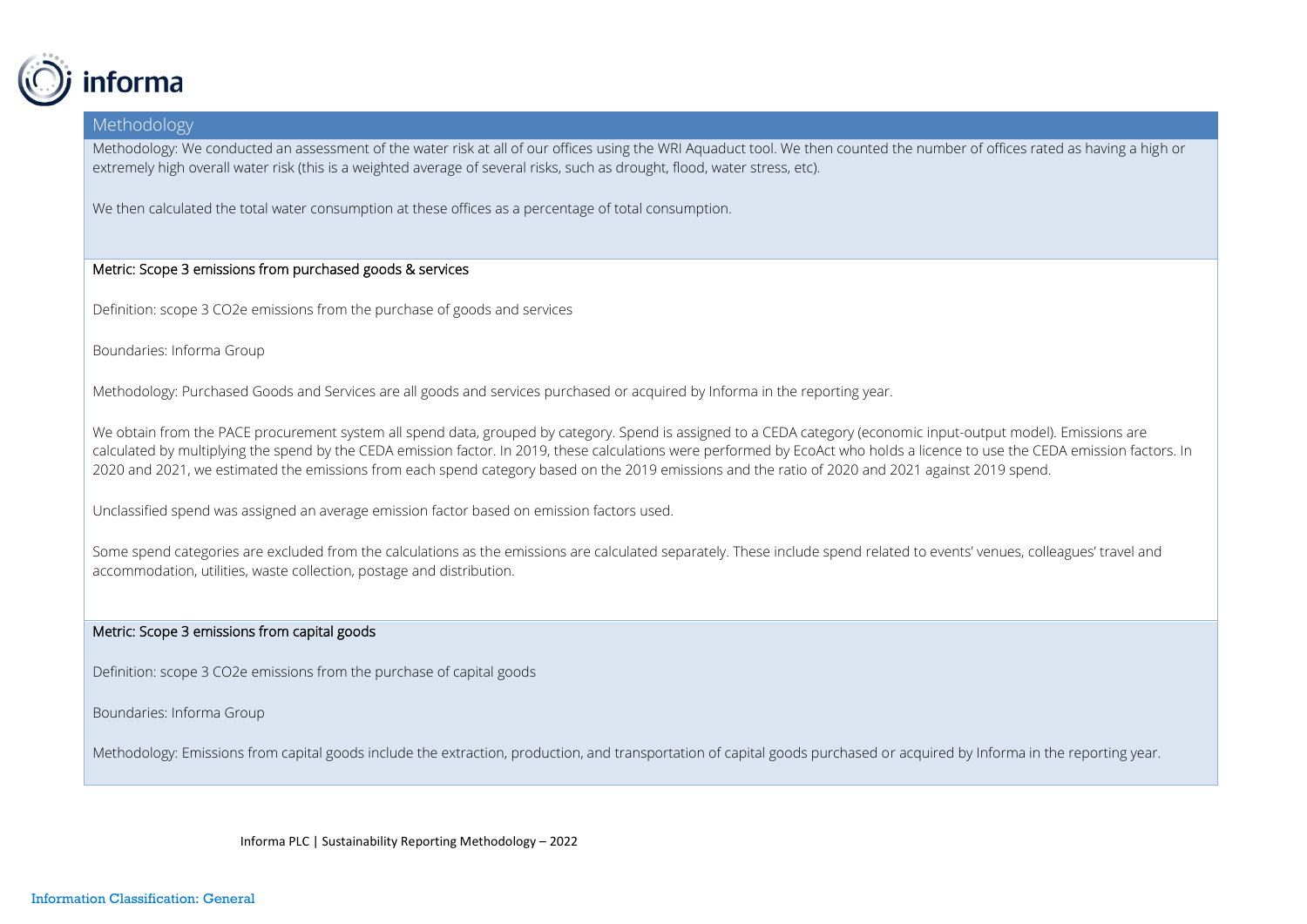

As above, emissions are calculated by multiplying Informa's spend for each category of capital goods (obtained from Procurement) by the CEDA emission factor for each category. In 2019, these calculations are performed by EcoAct who holds a licence to use the CEDA emission factors. In 2020 and 2021, we estimated the emissions from each spend category based on the 2019 emissions and the ratio of 2020 and 2021 against 2019 spend.

#### Metric: Well-to-Tank emissions (scope 3 emissions from fuel & energy related activities)

Definition: Upstream scope 3 CO2e emissions associated with extraction, refining and transportation of the raw fuel sources to Informa sites prior to combustion

Boundaries: Informa Group

Methodology: We apply the relevant DEFRA emission factors for well-to-tank to our natural gas, fuel and electricity consumption data.

Metric: Transmission and distribution losses (scope 3 emissions from fuel & energy related activities) (A)

Definition: Scope 3 emissions associated with electricity grid losses (the energy loss that occurs in getting the electricity from the power plant to Informa sites)

Boundaries: All Informa sites

Methodology: We apply the relevant DEFRA emission factors for transmission & distribution losses to our electricity consumption data.

#### Metric: Scope 3 emissions from upstream transport & distribution

Definition: Inbound and outbound logistics and distribution of printed products paid by Informa

Boundaries: Informa Group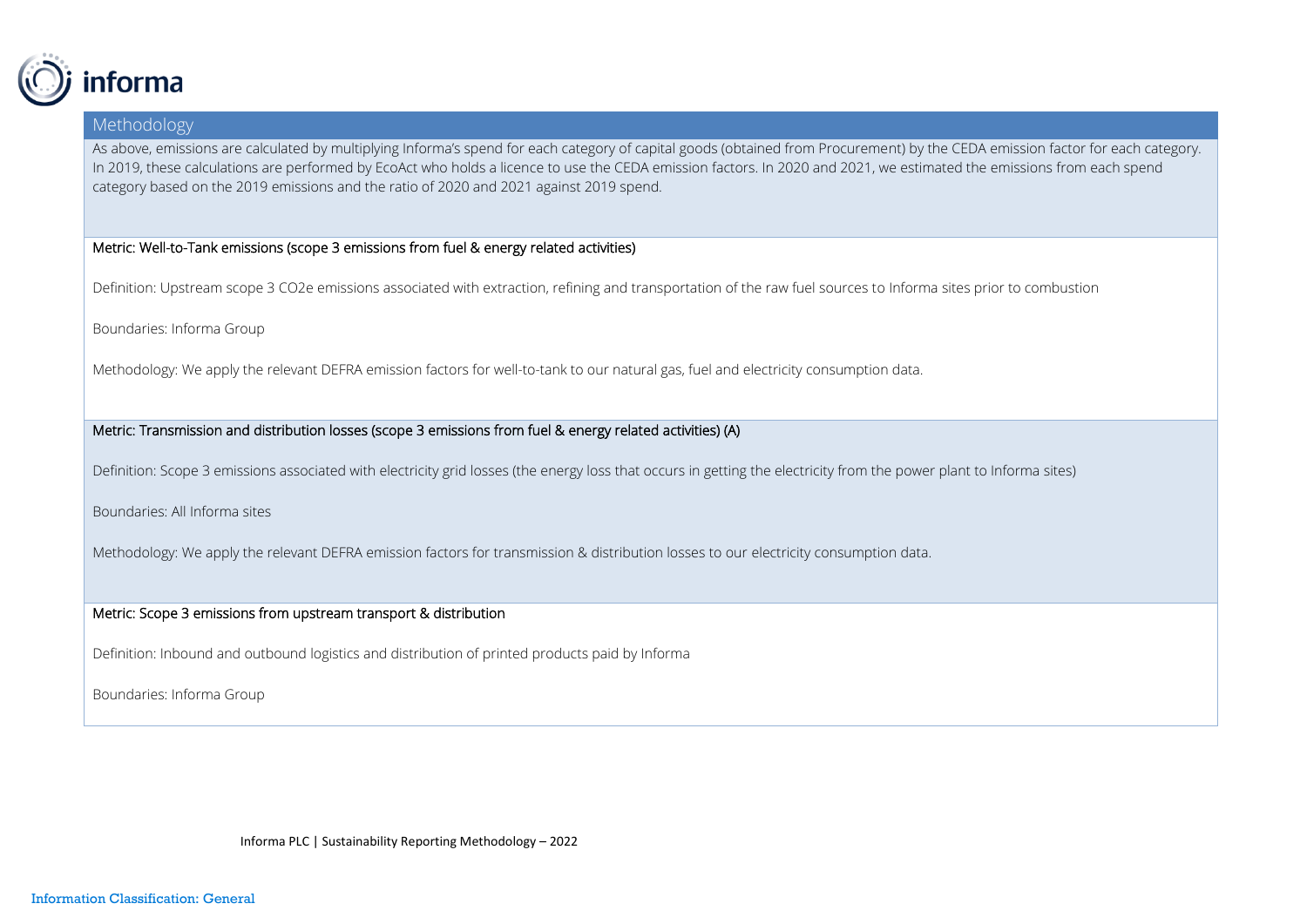

Methodology: We obtain postage and distribution spend from the PACE Procurement system and apply the relevant CEDA emission factors for these spend categories. As with 'Procured Goods & Services', these calculations were performed by EcoAct in 2019. In 2020 and 2021, we estimated the emissions from each spend category based on the 2019 emissions and the ratio of 2020 and 2021 against 2019 spend.

Note: Emissions from transport and distributions associated with events are included in the 'Downstream Transportation' emissions category (see below).

#### Metric: Operational waste (A)

Definition: Waste generated at Informa offices

Boundaries: All Informa offices

Methodology: An average amount of waste generated per colleague is calculated based on primary data from a sample of offices. The average amount of waste is extrapolated to all other offices based on headcount. Extrapolated waste is assumed to go to landfill.

Headcount for each office is calculated as an average of the January and December headcounts. For offices vacated during the year, we use the average between the January headcount and the last full month of occupancy. For offices where we moved in during the year, we use the average between the first month of full occupancy and the December headcount.

Note: waste generated at our events is calculated separately (see 'Scope 3 emissions from end of life treatment – events' below).

#### Metric: Total waste (tonnes)

Definition: Office waste and books & journals sent for pulping (tonnes)

Boundaries: Informa Group

Methodology: Total waste is calculated by adding office waste (see methodology above) and the waste from the disposal of books and journals (see methodology below).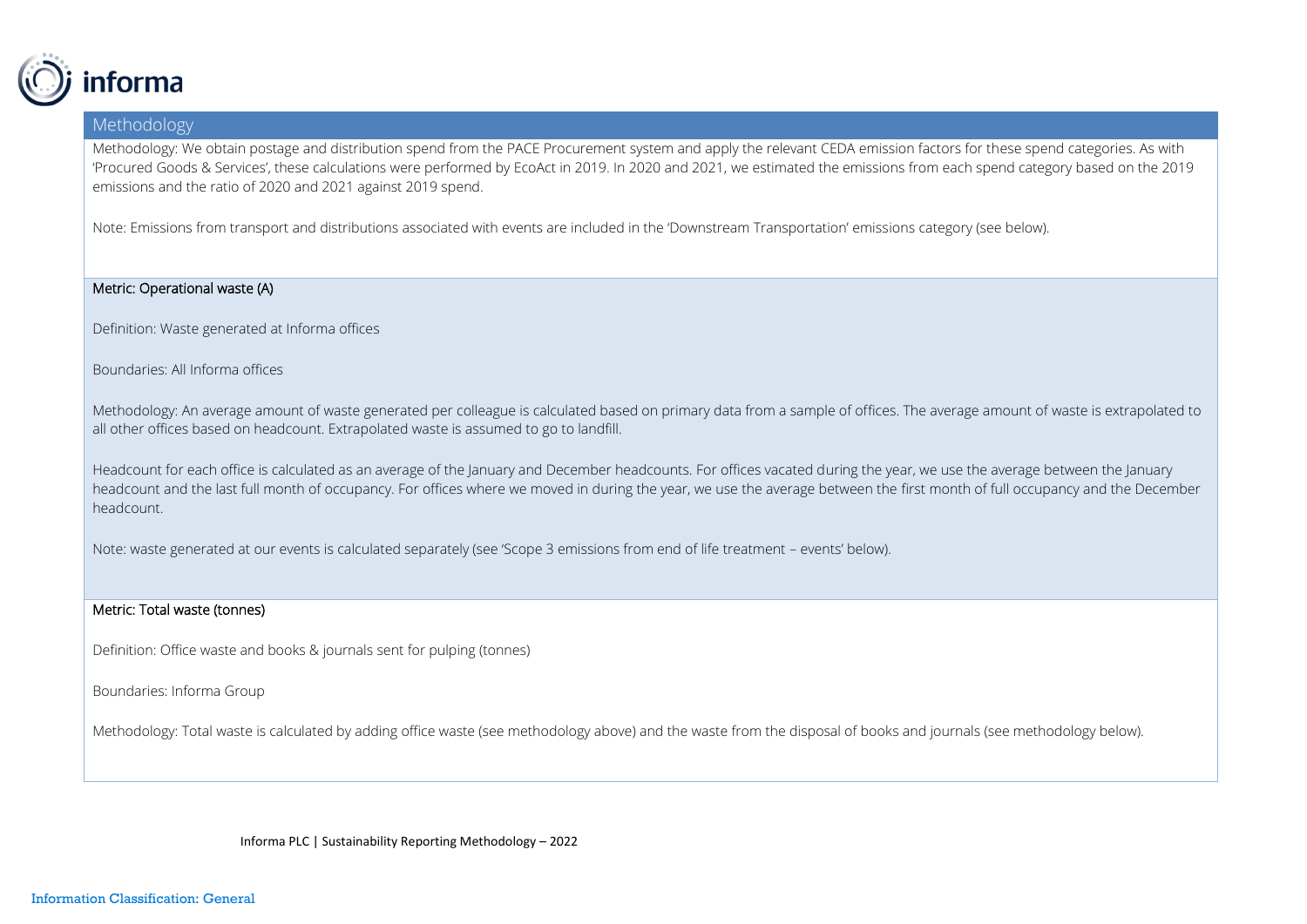

# Metric: Total waste diverted from landfill (tonnes)

Definition: Office waste and books & journals sent for pulping that is diverted from landfill (tonnes)

#### Boundaries: Informa Group

Methodology: We calculate the total office waste by country, then determine for each country an average percentage of waste that is diverted from landfill (i.e. recycled, composted or sent to an energy from waste facility). This average is based on actual data collected in Accuvio or on government studies in the largest countries where we operate.

The waste from the disposal of books and journals is sent for pulping and is therefore diverted from landfill.

# Metric: Total waste per million of revenues (tonnes/£m)

Definition: Total waste per million of revenues (tonnes/£m)

Boundaries: Informa Group

Methodology: Waste intensity is calculated by dividing the total waste by total revenues (£m).

# Metric: Scope 3 CO2e emissions from waste (A)

Definition: Scope 3 CO2e emissions from waste generated at Informa offices

Boundaries: All Informa offices

Methodology: We apply the relevant DEFRA emission factors for recycling, incineration and landfill waste generated at our offices (as calculated above).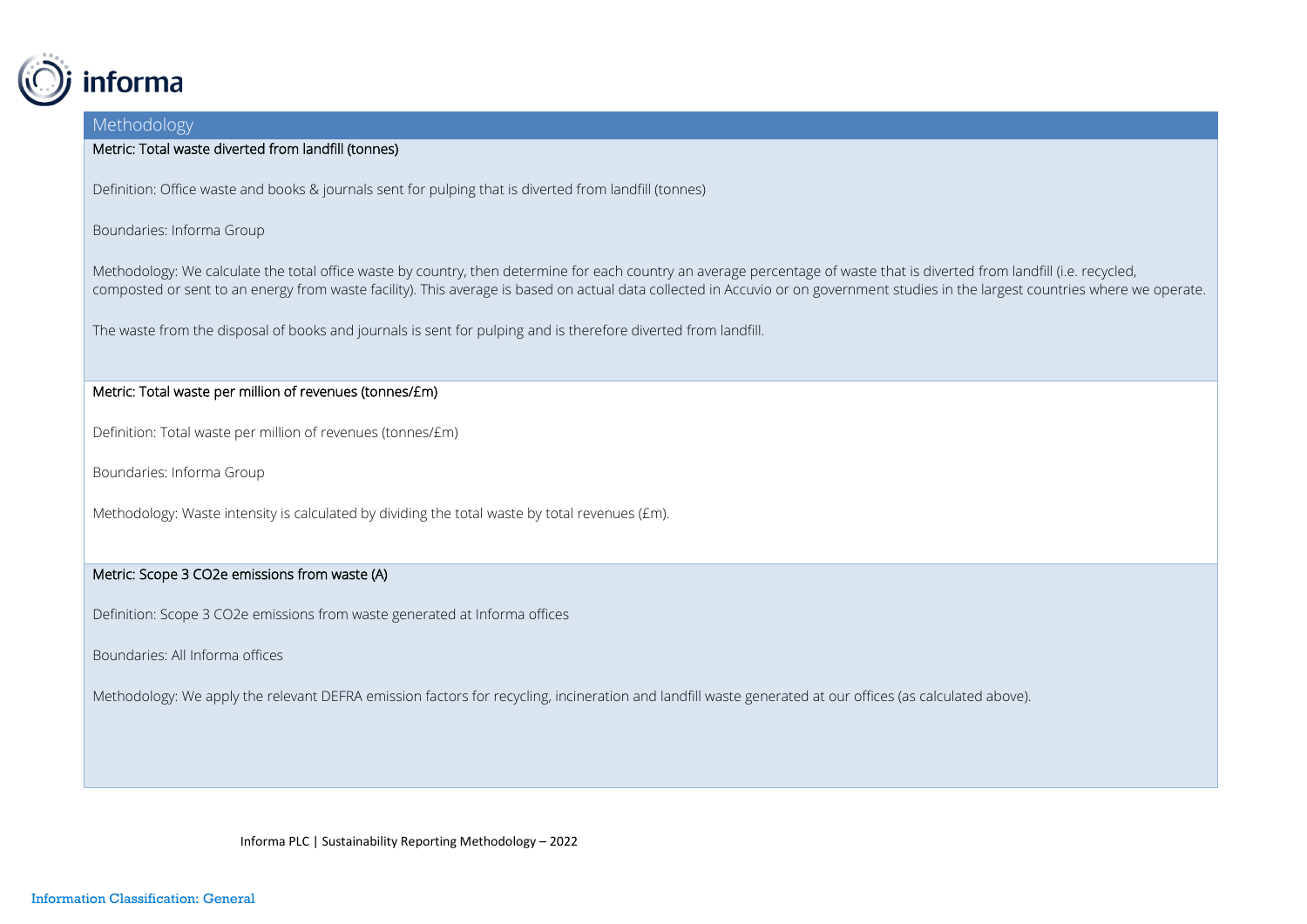

#### Metric: Scope 3 emissions from water use

Definition: Scope 3 CO2e emissions from water use

Boundaries: All Informa offices

Methodology: We apply the relevant DEFRA emission factors for water use to our water consumption data (as calculated above).

# Metric: Scope 3 emissions from business travel (A)

Boundaries: All Informa colleagues

Methodology:

- Emissions from air travel:

Our travel booking provider Egencia provides an emissions report for all flights booked on Egencia, including radiative forcing.

To account for trips not booked through Egencia, we compared the total spend on flights from Group Finance against the total air travel spend from Egencia and calculate an uplift factor. We then uplift the emissions data reported by Egencia to calculate the total CO2e emissions from air travel.

Ground transportation:

Emissions from ground transportation include emissions from train travel, taxis, travel in personal cars and in hire cars. Total emissions from ground transportation account for less than 4% of emissions from air travel. Due to the small size of these emissions, the calculations (detailed below) are based on estimates.

Train travel: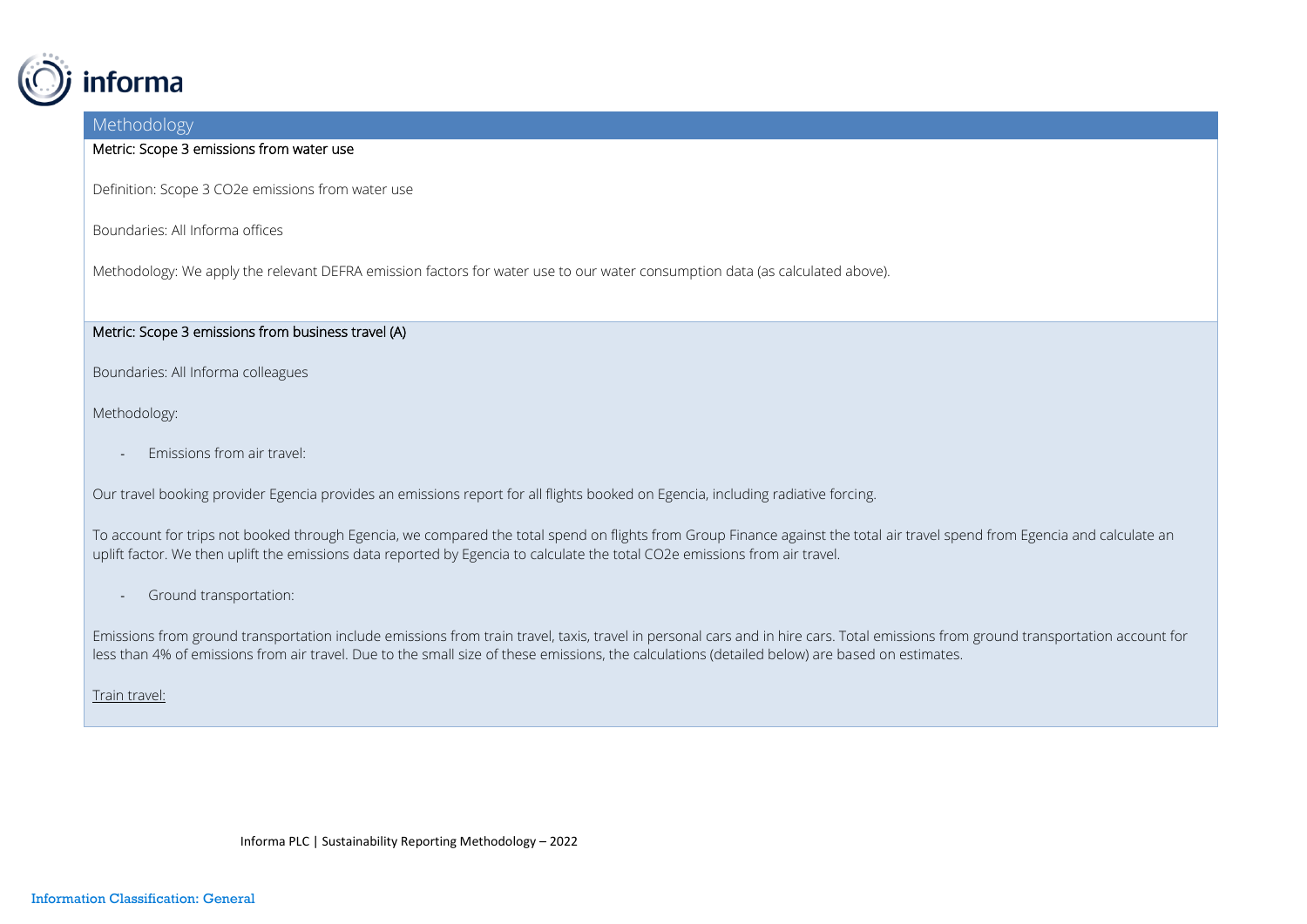

Train travel is generally booked directly with train companies (instead of Egencia). We obtain the total expenses on train travel from Group Finance. We then estimate the total distance travelled using an average cost per km of 0.15 euros. This figure is taken from a European Commission study – "[Study on the prices and quality of rail passenger services](https://ec.europa.eu/transport/sites/transport/files/modes/rail/studies/doc/2016-04-price-quality-rail-pax-services-final-report.pdf)" [\(page 14\)](https://ec.europa.eu/transport/sites/transport/files/modes/rail/studies/doc/2016-04-price-quality-rail-pax-services-final-report.pdf) for the average cost per km of train travel in the UK. The UK average was selected because of the large proportion of train trips taken in the UK by Informa colleagues.

Using the estimated distance travelled, we then calculate CO2e emissions using the DEFRA factor for national rail travel.

Taxis:

Taxis are not booked through Egencia. We obtain the total expenses on taxis from Group Finance.

We then estimate the total distance travelled in taxis using an average cost of 20 pence for 113.5 metre. This figure is taken from [taxi fares in London.](https://tfl.gov.uk/modes/taxis-and-minicabs/taxi-fares/tariffs)

Using the estimated distance travelled, we then calculate CO2e emissions using the DEFRA factor for km travelled in taxis.

Travel in personal cars:

We obtain the total amount that colleagues claimed on expenses for mileage driven in their own cars from Group Finance.

We use the mileage rate used in the US (\$0.56 per mile) to estimate a total distance travelled in personal cars.

We then apply the DEFRA emission factor for an average car to calculate CO2e emissions.

Hire cars:

We obtain the total spend on hire cars from Group Finance and assume an [average cost per km of £0.65](https://www.easycar.com/car-rental-guides/mileage-limits) to calculate the total distance travelled in hire cars.

We then apply the DEFRA emission factor for an average car to calculate CO2e emissions.

- Hotels: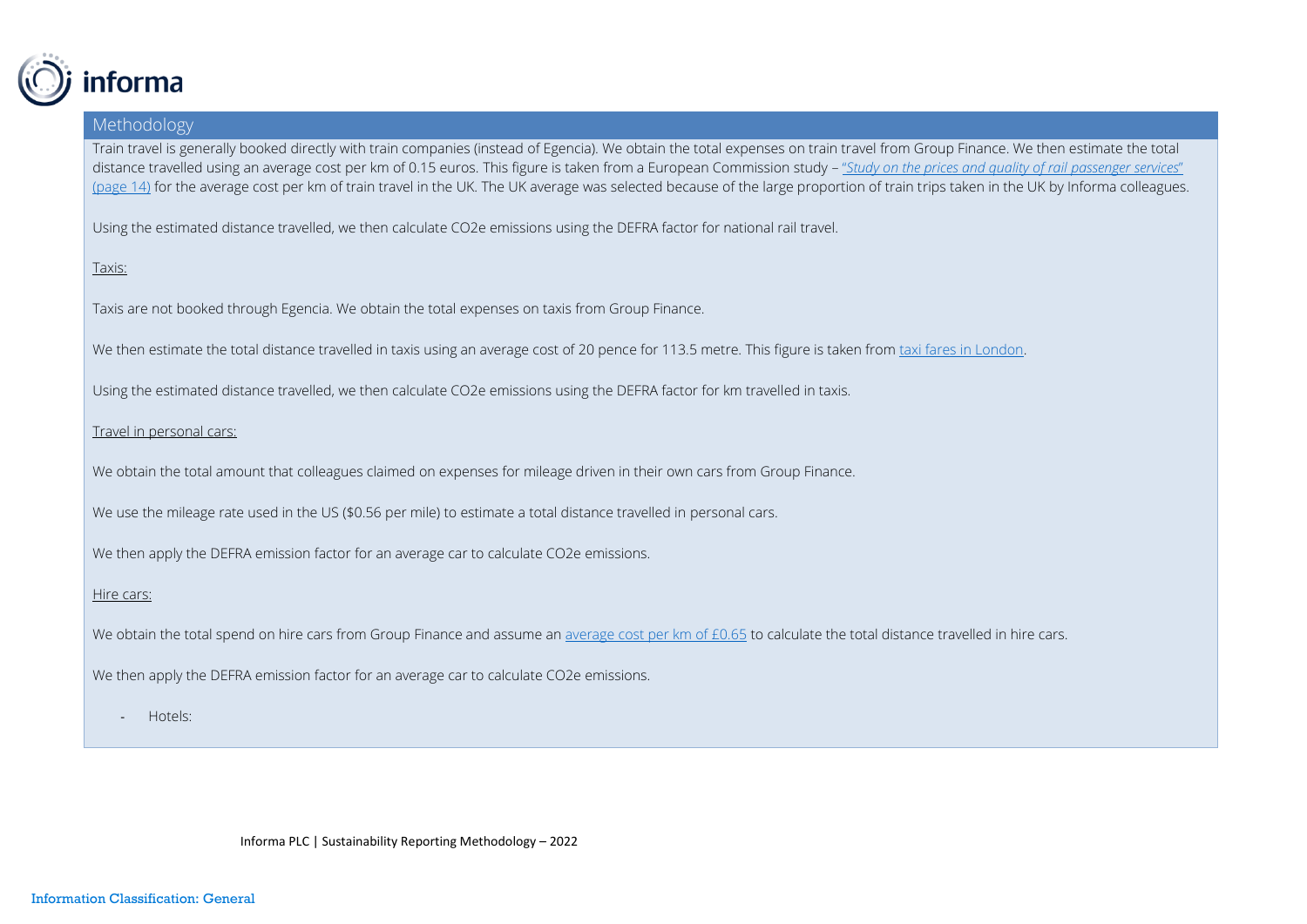

We obtain from Egencia the total number of hotel nights per country. For each country we apply the relevant DEFRA emission factor for hotel stays. For countries where DEFRA did not provide an emission factor, we use the emission factor of a neighbouring country.

To account for hotel bookings outside of Egencia, we compare the total spend on hotels from Group Finance against the total hotel spend from Egencia and calculate an uplift factor. We then uplift the carbon emissions to calculate the total CO2e emissions from hotel stays.

#### Metric: Scope 3 emissions from employee commuting

Definition: Scope 3 CO2e emissions from the transportation of colleagues between their homes and their worksites during the reporting year (in vehicles not owned or operated by Informa)

Boundaries: All Informa colleagues

Methodology: To calculate emissions from commuting, we use EcoAct's commuting model which calculates an estimated tCO2e emissions per employee per country. Emission factors are calculated for each country by EcoAct using regional benchmarks and assumptions on transport method, speed and distance.

We then use the headcount per country data (obtained from HR) to calculate CO2e emissions from commuting.

These calculations were conducted in 2019. In 2020 and 2021, due to Covid-19 restrictions, many of our offices were only partially occupied. We estimated the average office occupancy during the year for our largest offices and calculated an average adjusted headcount per country. We used this adjusted headcount to calculate the 2020 and 2021 emissions from commuting, based on the 2019 data.

#### Metric: Scope 3 upstream leased assets

Definition: Scope 3 CO2e emissions from the operation of assets leased by the reporting company (lessee) in the reporting year and not included in scope 1 and scope 2 reported by lessee

Boundaries: Informa Group

Methodology: we do not operate any leased assets, which are not already reported in scope 1 &2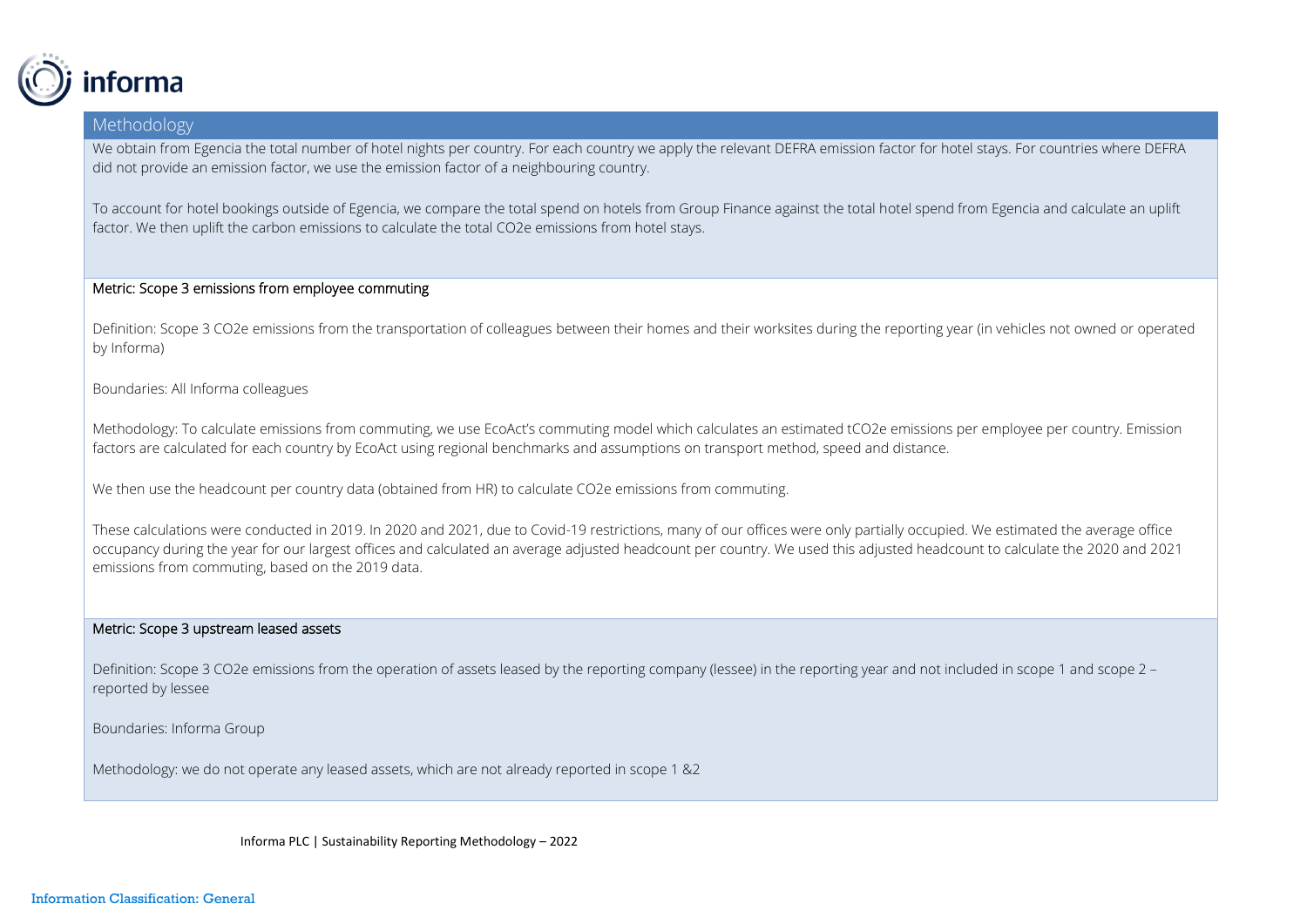

#### Metric: Scope 3 emissions from downstream transportation and distribution

Definition: Scope 3 CO2e emissions from logistics of main contractors and exhibitors at events organised by Informa

#### Boundaries: Informa Group

Methodology: Emissions from logistics of main contractors and logistics of exhibitors are calculated based on a sample of events and extrapolated to all events based on floor space.

# Metric: Scope 3 processing of sold products

Definition: Scope 3 CO2e emissions from the processing of intermediate products sold in the reporting year by downstream companies

Boundaries: Informa Group

Methodology: we are not a manufacturing company and do not process products.

# Metric: Scope 3 emissions from the use of sold products - digital products

Definition: Scope 3 CO2e emissions from the use of use of digital products by consumers and business customers

Boundaries: Online publications (primary Taylor & Francis's electronic books and journals) and Informa Intelligence's & Informa Tech's digital products.

Methodology:

- Taylor & Francis online publications:

Emissions from the use of online publications come from the energy consumed by end-users to read these publications through digital devices.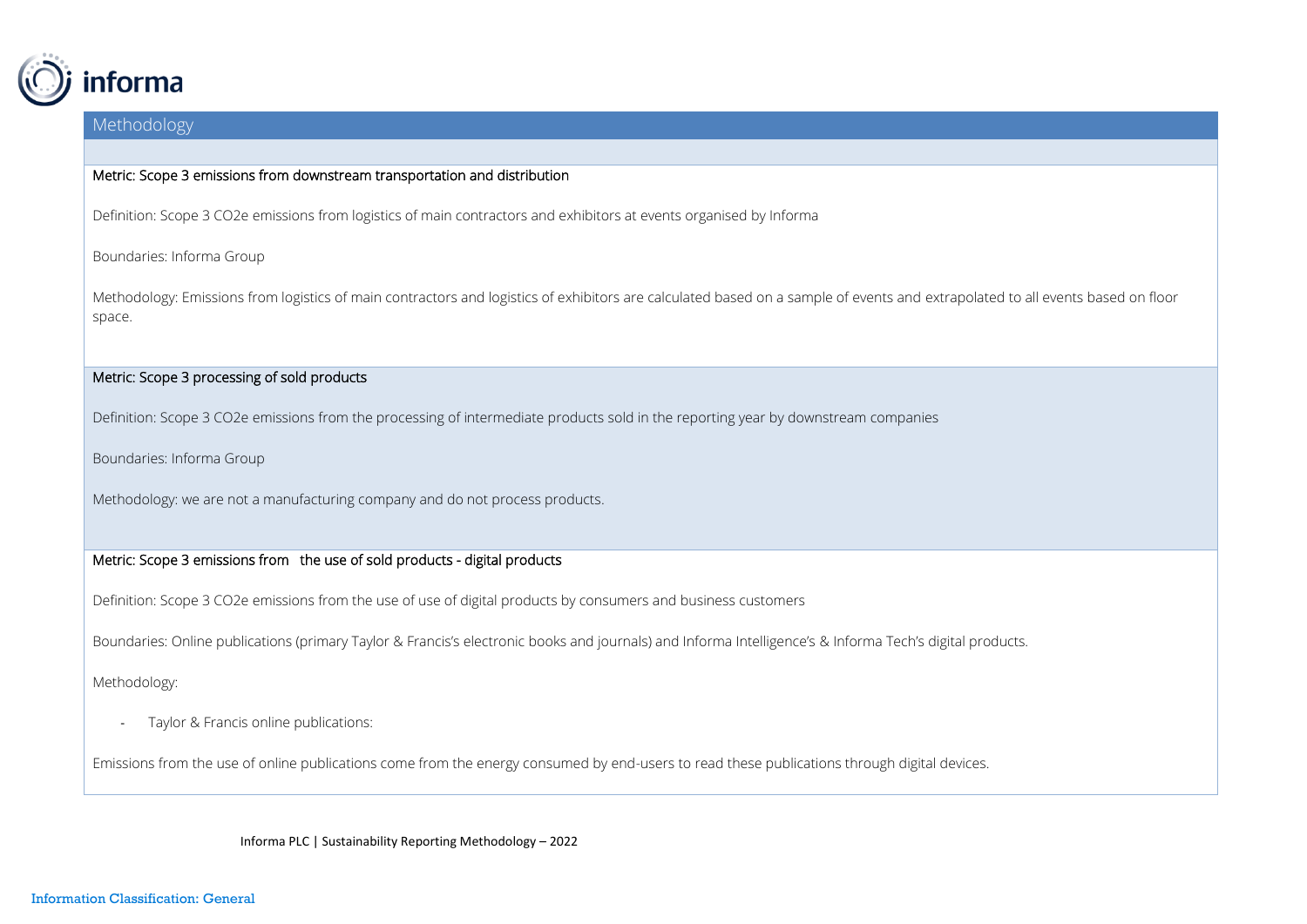

The total number of journal and ebook downloads is obtained from Taylor & Francis. EcoAct uses this data to calculate the total time spent reading our digital publications, using an average reading time per journals and ebook. We then use an average emission factor per hour of online reading to calculate the total CO2e emissions from the use of online publications.

- Other digital products

We calculate the amount of time spent by customers using our Informa Intelligence and Informa Tech digital products based on data provided by our Marketing teams. EcoAct then uses an average emission factor to calculate the total CO2e emissions from the use of these digital products.

#### Metric: Scope 3 emissions from the use of sold products – events

Definition: Scope 3 CO2e emissions from the use of event space

Boundaries: All exhibitions and conferences organised by Informa Markets, Informa Connect and Informa Tech.

Methodology: We calculate the scope 3 emissions from running events, excluding:

- Emissions from waste which is calculated under 'Scope 3 emissions from end of life treatment events' (see below); and
- Emissions from main contractors and exhibitors which are calculated under 'Scope 3 emissions from downstream transportation and distribution' (see above).

Emissions are calculated based on a sample of primary data and extrapolated to all events based on total m2 of event space and total number of attendees. These emissions include:

- Emissions from the energy used at the venues
- Embedded emissions from materials used at the events. This includes the extraction, processing, manufacturing and transportation of the following materials: signage, carpet, feature areas, stands, paper and lanyards.
- Emissions from water use by attendees and exhibitors

Note: Energy use at venues that we use for our events is categorised as scope 3 as we do not have operational control of the venues: i.e. we do not have "the full authority to introduce and implement our operating policies at the operation" (GHG Protocol definition for operational control).

Emissions from attendees' travel do not form part of our Science-Based Targets as outside of our control.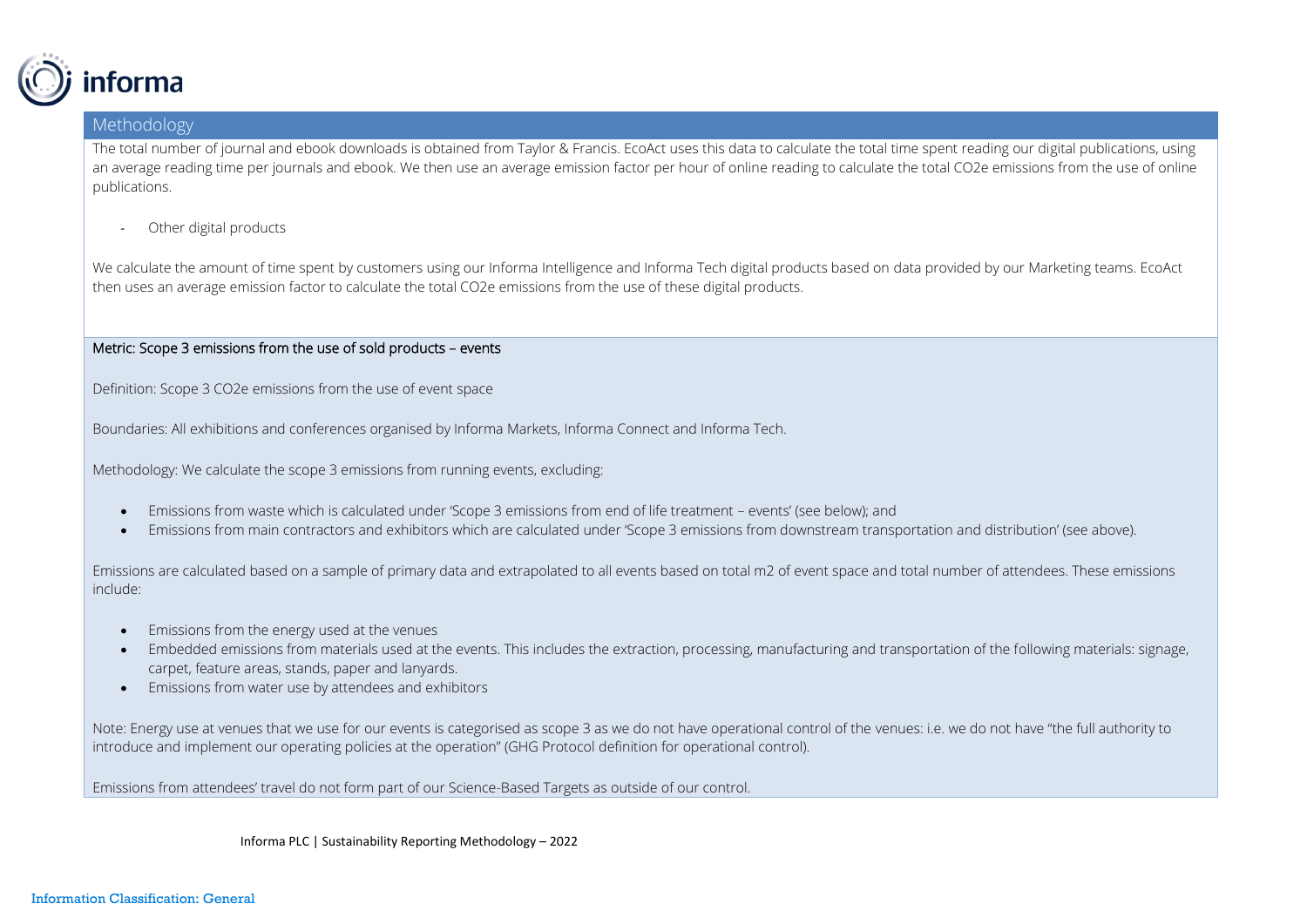

#### Metric: Scope 3 emissions from end of life treatment

Definition: Scope 3 CO2e from the waste disposal and treatment of books and journals

Boundaries: Disposal of printed products, including books and journals.

Methodology: We calculate the total weight of books and journals sent for pulping (see methodology below under 'Books & journals sent for pulping') and apply the relevant DEFRA emission factor for paper waste.

Note: Emissions from waste generated in offices and at exhibitions are each recorded separately.

#### Metric: Scope 3 emissions from end of life treatment - events

Definition: Scope 3 CO2e from the waste disposal and treatment of products used at events

Boundaries: All exhibitions and conferences organised by Informa Markets, Informa Connect and Informa Tech.

Methodology: Emissions from events' waste are calculated based on a sample of primary data and extrapolated to all events based on total m2 of event space and total number of visitors.

Emissions from the disposal of the waste generated by events, including by attendees as well as waste from carpets, signage, lanyards, catering, contractors (e.g. feature build) and exhibitors (stands).

#### Metric: Scope 3 downstream leased assets

Definition: Scope 3 CO2e emissions from the operation of assets owned by the reporting company (lessor) and leased to other entities in the reporting year, not included in scope 1 and scope 2 – reported by lessor

Boundaries: Informa Group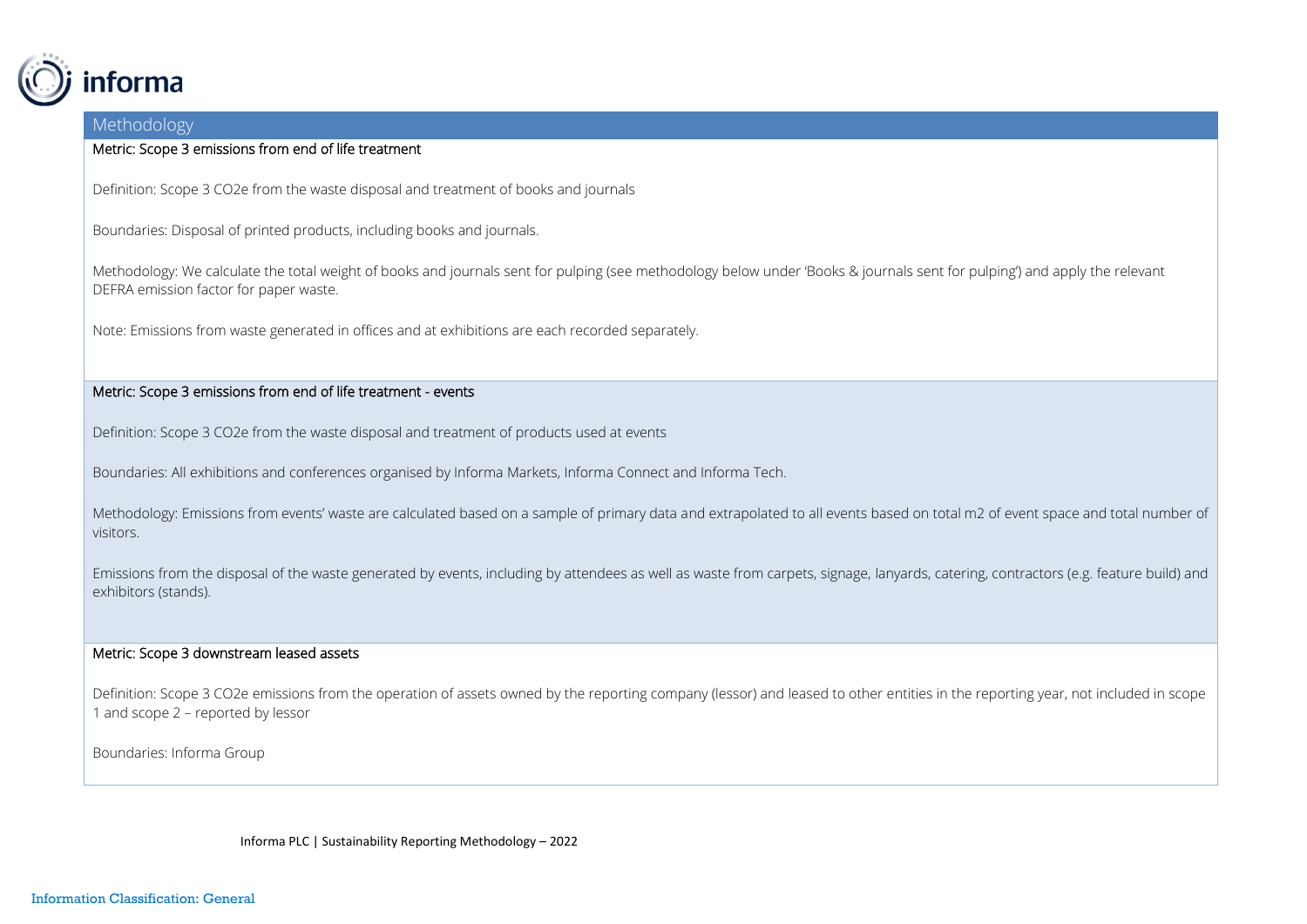

Methodology: we do not operate any leased assets, which are not already reported in scope 1 &2

#### Metric: Scope 3 from franchises

Definition: Scope 3 from the operation of franchises in the reporting year, not included in scope 1 and scope 2 – reported by franchisor

Boundaries: Informa Group

Methodology: we do not operate any franchises and therefore this is not relevant to Informa's business

## Metric: Scope 3 from investments

Definition: Scope 3 from the operation of investments (including equity and debt investments and project finance) in the reporting year, not included in scope 1 or scope 2

Boundaries: Informa Group

Methodology: we do not have any investments that would be deemed material and therefore this is not relevant to Informa's business

#### Metric: Scope 3 emissions - Total upstream emissions

Definition: Total upstream scope 3 CO2e emissions

Boundaries: Informa Group

Methodology: In line with the GHG Protocol definition, we calculate the total scope 3 upstream emissions as the sum of emissions from: purchased good & services, capital goods, energy transmission & distribution losses, energy (well-to-tank), upstream transportation and distribution (books & journals distribution), office waste, business travel, water use and employee commuting.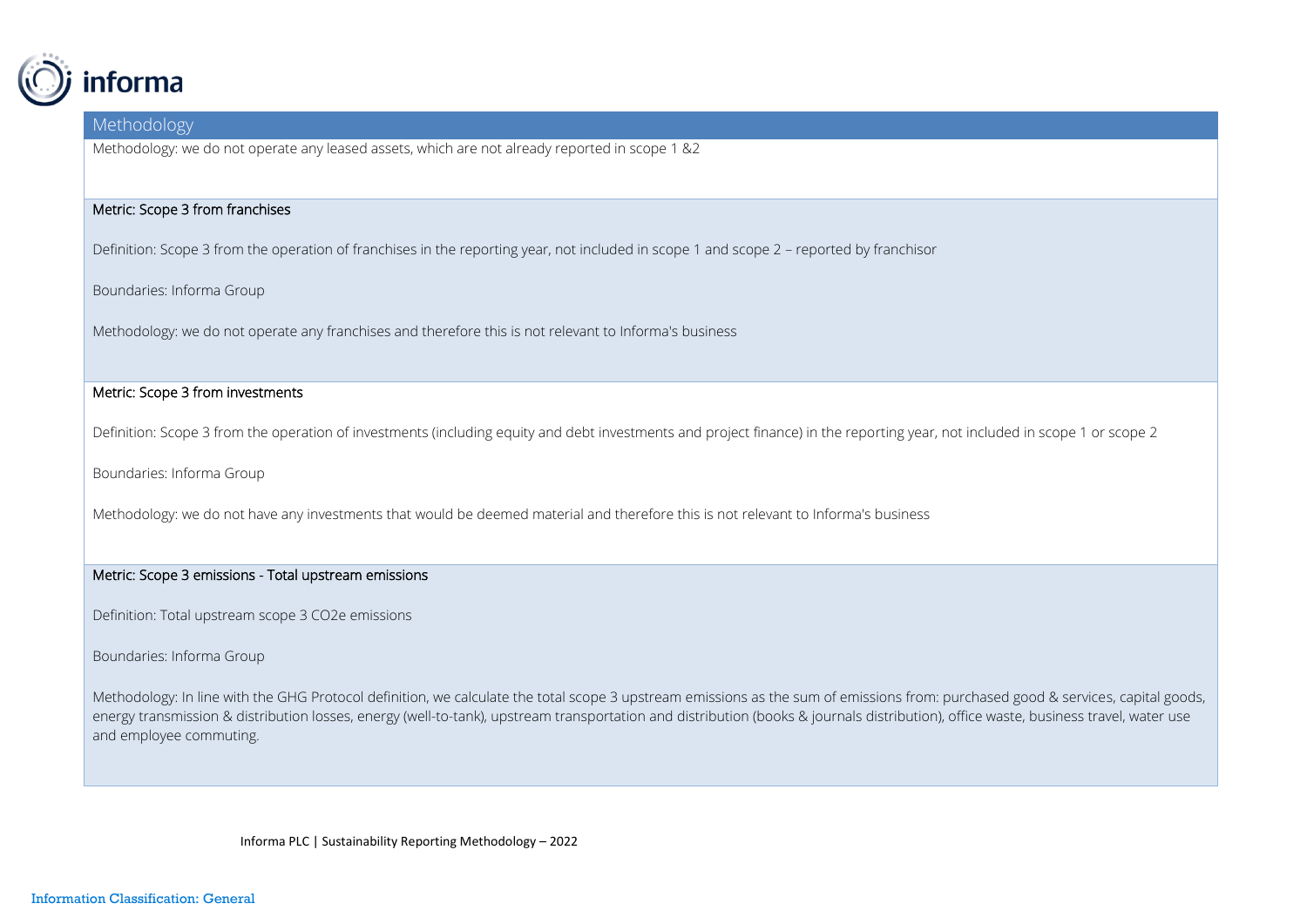

#### Metric: Scope 3 emissions - Total downstream emissions

Definition: Total downstream scope 3 CO2e emissions

Boundaries: Informa Group

Methodology: In line with the GHG Protocol definition, we calculate the total scope 3 downstream emissions as the sum of emissions from: use of sold products (customer use of digital products & services), end of life treatment of sold products (disposal of books & journals) and emissions from running exhibitions. Emissions from running exhibitions include downstream transportation & distribution (logistics of main contractors & exhibitors), use of sold products (events' energy, water & material use), and end of life treatment of sold products (events waste).

# Metric: Scope 3 emissions from home working

Definition: Emissions from the use of office equipment and from heating and cooling of colleagues' homes when working from home.

Boundaries: Informa Group

Methodology:

We follow the methodology created by EcoAct: [https://info.eco-act.com/hubfs/0%20-](https://info.eco-act.com/hubfs/0%20-%20Downloads/Homeworking%20emissions%20whitepaper/Homeworking%20Emissions%20Whitepaper%202020.pdf) [%20Downloads/Homeworking%20emissions%20whitepaper/Homeworking%20Emissions%20Whitepaper%202020.pdf](https://info.eco-act.com/hubfs/0%20-%20Downloads/Homeworking%20emissions%20whitepaper/Homeworking%20Emissions%20Whitepaper%202020.pdf)

For each country or office, we calculate emissions from the use of office equipment and from heating and cooling of homes. We estimate the number of months in each country or region when people generally heat their homes or use air-conditioning based on the local climates.

Since 2020, we calculate the emissions from regular home-based workers and the emissions from office-based workers who worked from home due to the Covid-19 restrictions. We estimated the amount of time that office-based colleagues worked at home in 2020 and 2021 based on office occupancy data for our largest offices in each region.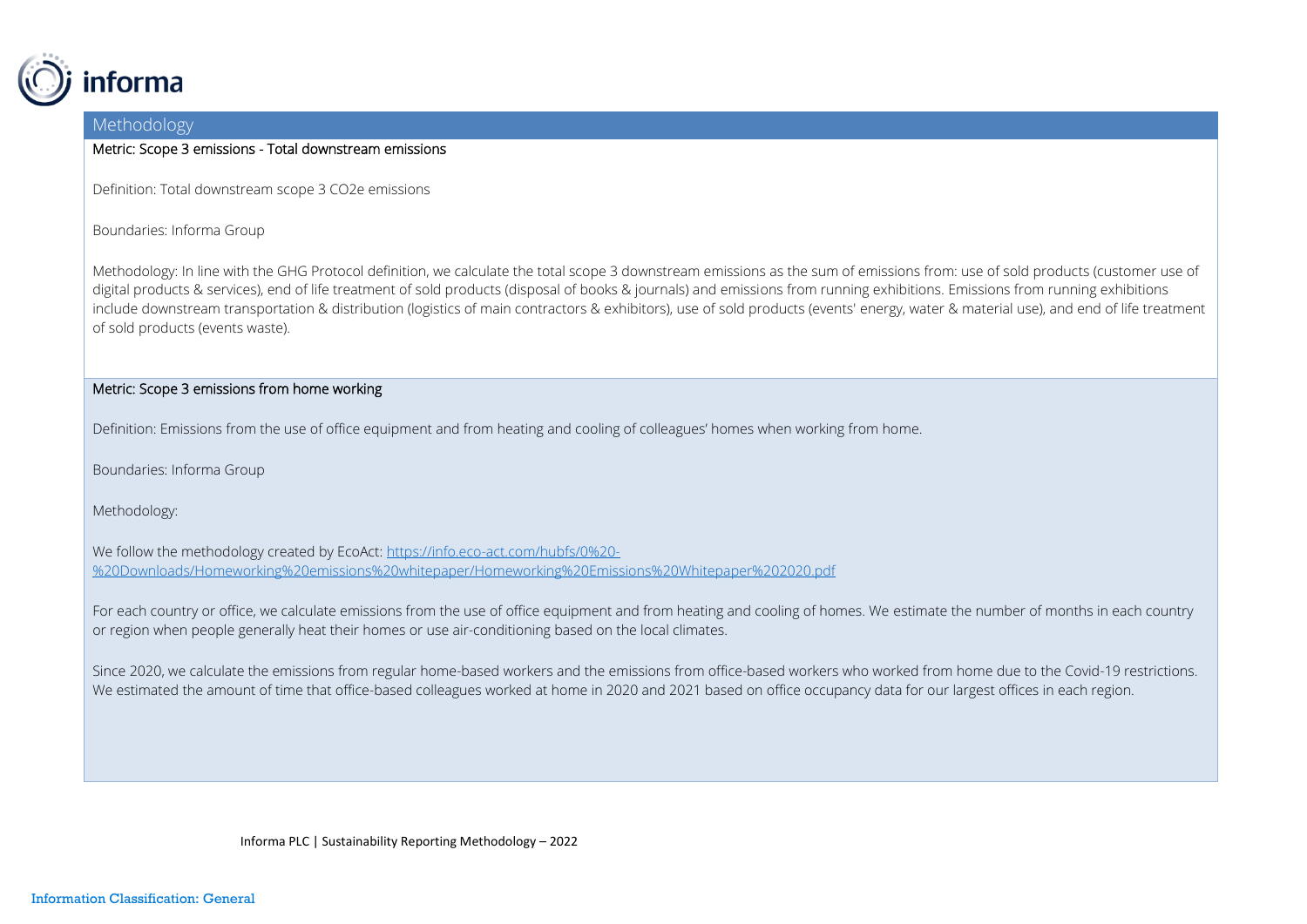

#### Metric: Carbon offsets

Definition: Carbon offsets compensate our emissions by retiring (cancelling) carbon credits. Each carbon credit represents a tonne of CO2e that is reduced, avoided or sequestered by a project and is certified/verified to an internationally recognised carbon accounting standard.

#### Boundaries: Informa Group

Methodology: After calculating the carbon footprint of our company, we chose to support emission reduction projects to offset our emissions in line with the Natural Capital Partners' CarbonNeutral® Protocol.

We only purchase carbon credits from carbon accounting standards approved by The CarbonNeutral® Protocol. We retain these credits until they are consumed. Carbon credits are retired from the exchange as soon as Natural Capital Partners hand them over to us.

# Metric: Paper use and percentage certified as sustainably sourced

Definition: Weight of paper use (in tonnes) and percentage that is sustainably sourced (i.e FSC/PEFC certification)

Boundaries: Informa Group

Methodology: Paper use data is obtained from Taylor & Francis, Procurement and Informa Markets Marketing Services.

For our offices, paper use is calculated based on a sample of offices where we collect actual paper usage data.

Paper is marked as sustainable in our calculations only if we have confirmation that it is from the data owner.

#### Metric: Paper use per revenues

Definition: Paper use per million of revenues (in tonnes/£m)